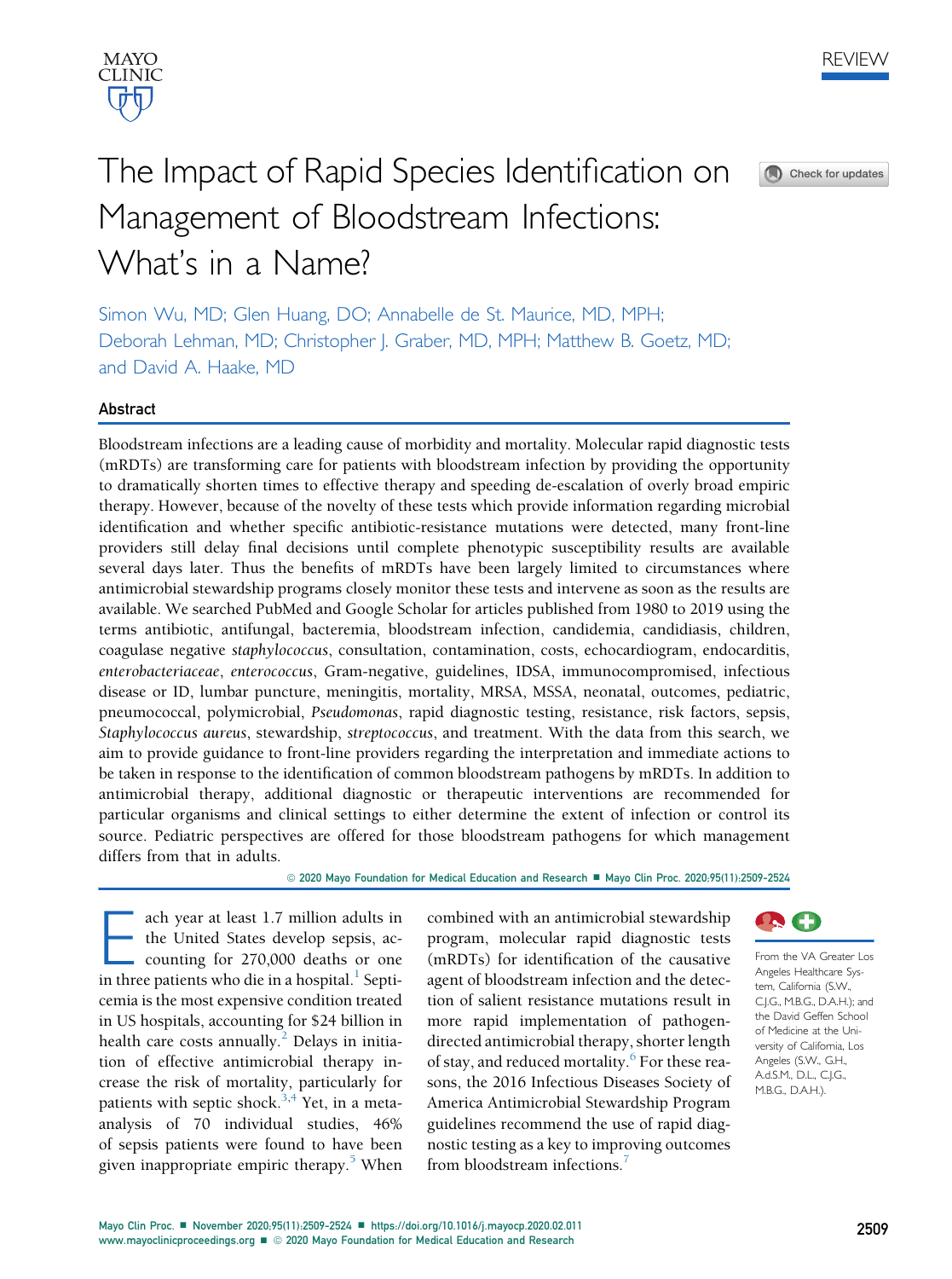#### ARTICLE HIGHLIGHTS

- Concise review of pathogen-specific management of patients with bloodstream infection intended for hospitalists and other front-line physicians.
- Readable summaries of initial pathogen-specific management of bloodstream infection before complete phenotypic antimicrobial susceptibility test results.
- Guidance on de-escalation of therapy in patients with bloodstream infection whose initial therapy is overly broad.
- Antimicrobial selection algorithm based on complex Enterobacterales antimicrobial resistance gene target identification.
- Pediatric perspectives for those bloodstream pathogens for which management differs from that in adults.

A number of mRDTs have been developed both for whole blood and positive blood cultures that dramatically decrease the time to pathogen identification compared to conventional methods [\(Figure 1](#page-1-0)). As a general rule, microbiology laboratories will initially provide clinicians with the results of a Gram-stain of organisms found in positive blood cultures, then either simultaneously or within a few hours (depending on laboratory workflow at the same time), the laboratory will also provide the mRDT results for both the identity of the infecting organism and the presence of resistance genes.

increase the time gap between ID and phAST results.

In settings where mRDTs have been adopted by clinical microbiology laboratories, the identity of a bloodstream pathogen enables assessment of diagnostic and therapeutic management before complete phenotypic antimicrobial susceptibility results. When integrated with an antimicrobial stewardship program, knowing the pathogen and whether important mutations that mediate antimicrobial resistance are present enables the provider to take immediate actions to optimize care.<sup>[8](#page-14-6)</sup> Pathogendirected therapy shortens time to effective therapy (by indicating when therapy needs to be escalated), allows for discontinuation of unnecessarily broad or toxic therapy (de-escalation), and provides insight into the source of infection, with significant impacts on clinical outcomes and the cost of care for patients with sepsis and bloodstream infections.<sup>[6,](#page-14-4)[9-11](#page-14-7)</sup>

We searched PubMed and Google Scholar for articles published from 1980 to 2019 using the terms antibiotic, antifungal, bacteremia, bloodstream infection, candidemia, candidiasis, children, coagulase negative staphylococcus, consultation, contamination, costs, echocardiogram, endocarditis, enterobacteriaceae, enterococcus, Gram-negative, guidelines, IDSA, immunocompromised, infectious disease or ID, lumbar puncture, meningitis, mortality, MRSA, MSSA, neonatal, outcomes, pediatric,

<span id="page-1-0"></span>

2510 Mayo Clin Proc. ■ November 2020;95(11):2509-2524 ■ <https://doi.org/10.1016/j.mayocp.2020.02.011> [www.mayoclinicproceedings.org](http://www.mayoclinicproceedings.org)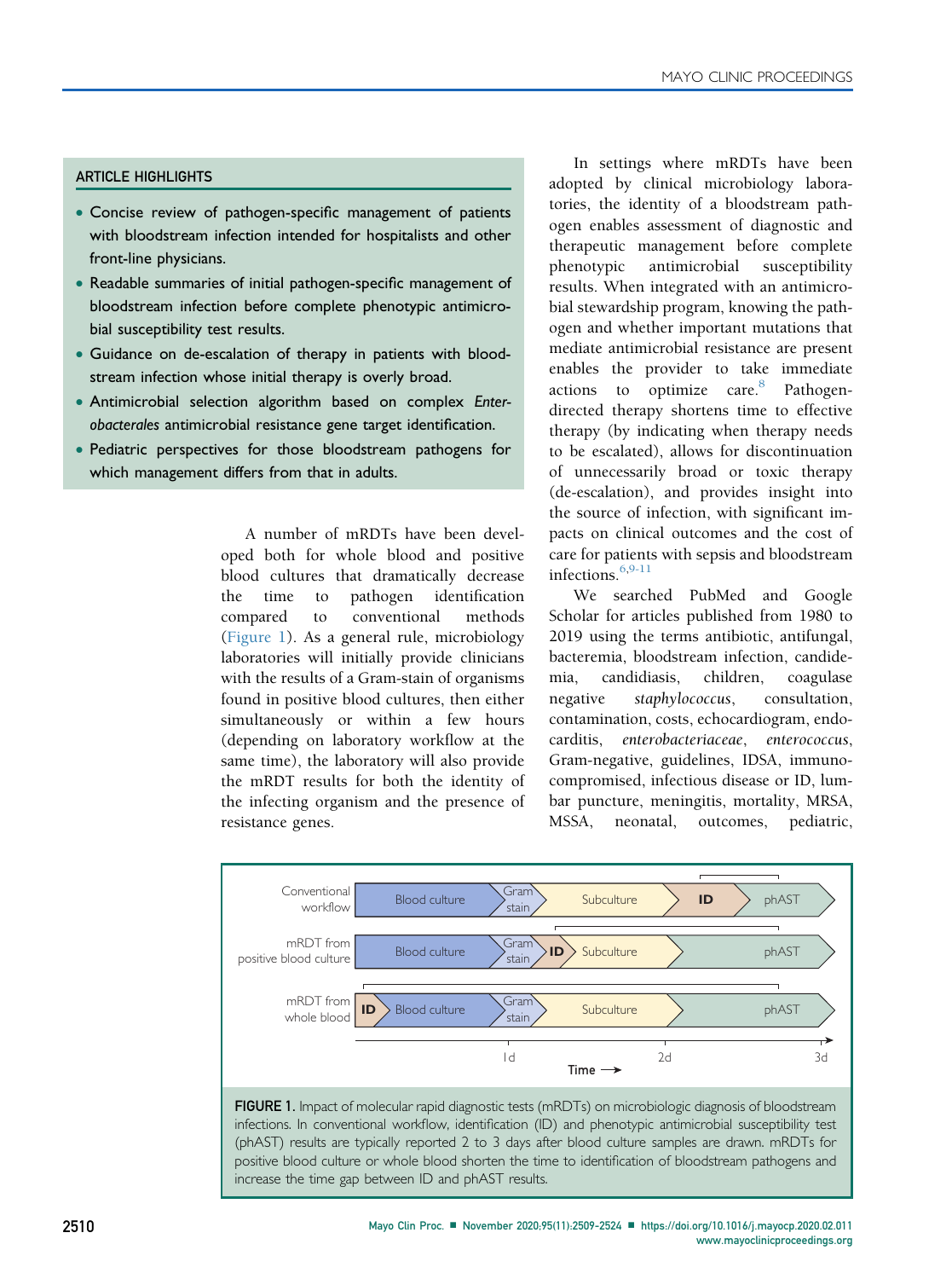pneumococcal, polymicrobial, Pseudomonas, rapid diagnostic testing, resistance, risk factors, sepsis, Staphylococcus aureus, stewardship, streptococcus, and treatment. With the data from this search, we aim to provide guidance for how mRDT results may be applied to modify antimicrobial therapy and expedite other aspects of management for patients with bloodstream infection. Such general guidance cannot account for an individual patient's particular clinical circumstances and should never replace physician judgement. Nevertheless, identification of a specific bloodstream pathogen presents an opportunity to focus and/or de-escalate therapy because initial empiric antimicrobial therapy is often overly broad and deescalation provides important clinical and healthcare economic benefits.<sup>[12](#page-14-8)</sup> Pediatric perspectives are included, such as the need for examination of cerebrospinal fluid in children under 1 month of age for most bloodstream infections.

#### **STAPHYLOCOCCI**

Staphylococci are Gram-positive bacteria which appear in clusters on Gram stain. This genus includes highly pathogenic S aureus, as well as coagulase-negative staphylococci (CoNS), which are common skin flora and blood culture contaminants.

#### Staphylococcus aureus

S aureus most commonly causes skin and soft tissue infections, but can also cause pneumonia, bone and joint infections, bacteremia, and endocarditis. S aureus bacteremia (SAB) is frequent, ranging from 18% for community-acquired to 30% for hospital-acquired bacteremia.<sup>[13](#page-14-9)</sup> S aureus found in the blood should always be treated as being a true bacteremia and it is associated with significant mortality (between 20% and 40% depending on methicillin resistance and comorbidities). $14$ 

Once S aureus has been confirmed via conventional methods or by mRDT (ie, when both "Staphylococcus" and "S aureus" probes turn positive), treatment will depend on whether the mecA gene (the major determinant of methicillin-resistance) is detected

<span id="page-2-0"></span>

bacteremia based on rapid diagnostic testing.  $*CONS = coagulase-negative$ Staphylococcus. \*\*Or when methicillin-resistance status (ie, mecA) is unknown.

[\(Figure 2\)](#page-2-0). With infections due to methicillin-resistant S aureus (MRSA) or when methicillin susceptibility is unknown, either vancomycin or daptomycin is generally recommended. Daptomycin may be preferable to vancomycin in patients receiving outpatient parenteral antimicrobial therapy and/or on hemodialysis because of ease of use and dosing. Because of the risk of rhabdomyolysis, creatine kinase levels should be checked for patients on daptomycin and it is prudent to temporarily interrupt co-administration of statins. Daptomycin is not indicated in cases where SAB is associated with pneumonia; in such cases linezolid may be considered as an appropriate alternative to vancomycin. Many institutions require contact isolation for patients with MRSA infections.

If mecA is not detected, the isolate is almost certain to be methicillin-susceptible S aureus (MSSA). However, clinicians should be aware that although uncommon at present, other genes (eg, mecC) that are not detected by all rapid diagnostic platforms [\(Table 1](#page-3-0)) can confer methicillin resistance. Therapy for MSSA should be narrowed to anti-Staphylococcal beta-lactam agents (eg, oxacillin). These agents are superior to vancomycin for clearance of MSSA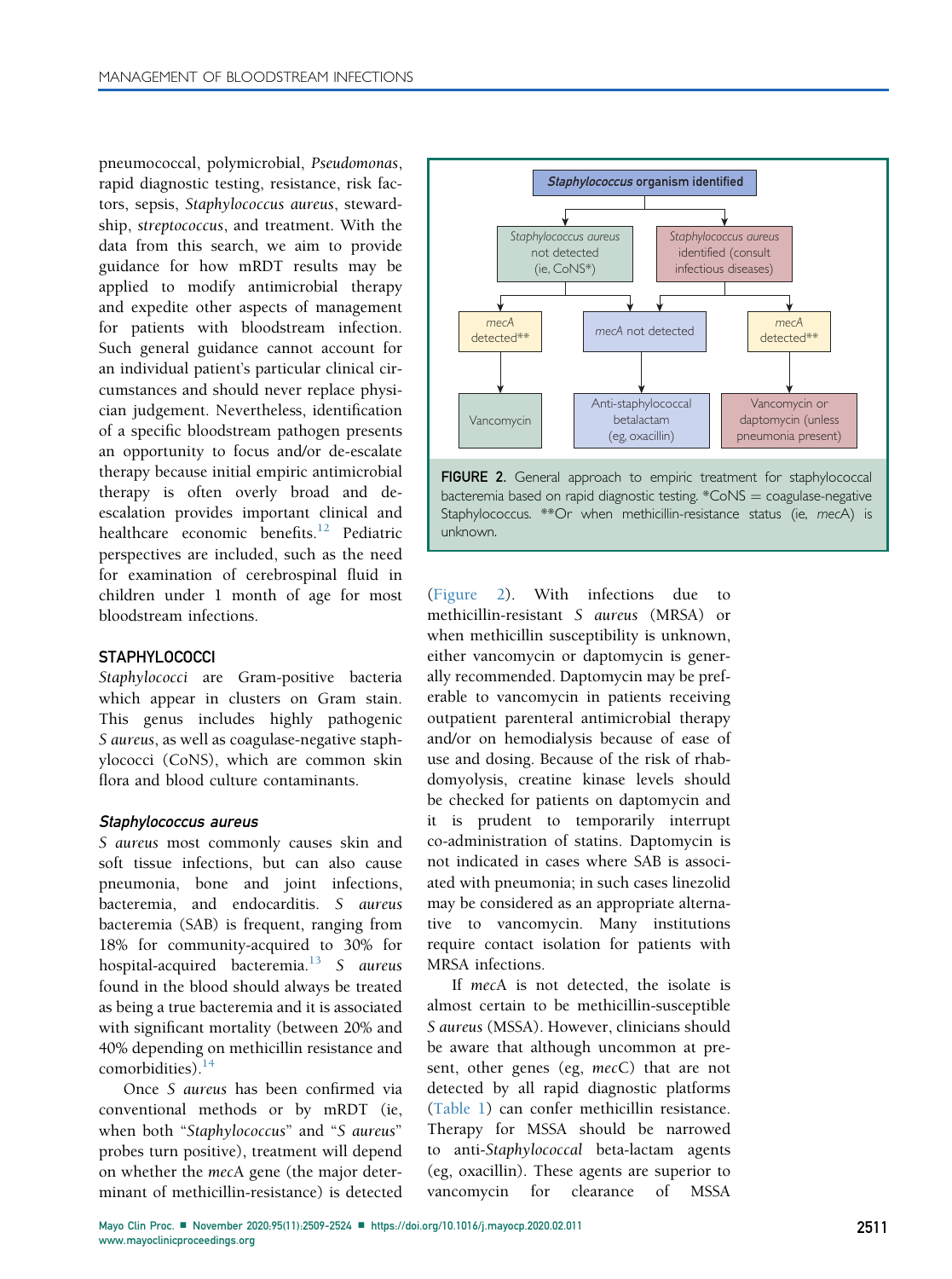<span id="page-3-0"></span>

| TABLE 1. Coverage of Bloodstream Pathogen Identification by Molecular Rapid Diagnostic Tests <sup>a</sup> |                              |                             |                              |  |  |
|-----------------------------------------------------------------------------------------------------------|------------------------------|-----------------------------|------------------------------|--|--|
| Gram-negative pathogens                                                                                   | BioFire <sup>b</sup> BCID    | Verigene <sup>b</sup> BC-GN | GenMark <sup>b</sup> BCID-GN |  |  |
| Acinetobacter baumanii                                                                                    | $\times$                     |                             | $\times$                     |  |  |
| Bacteroides fragilis                                                                                      | $x^{c}$                      |                             | $\times$                     |  |  |
| Enterobacterales (general)                                                                                | $\times$                     |                             |                              |  |  |
| Citrobacter                                                                                               |                              | $\times$                    | $\times$                     |  |  |
| Cronobacter sakazakii                                                                                     |                              |                             | $\times$                     |  |  |
| Enterobacter                                                                                              |                              | $\times$                    |                              |  |  |
| Enterobacter cloacae complex                                                                              | $\times$                     |                             | $\times$                     |  |  |
| Enterobacter (non-cloacae)                                                                                |                              |                             | $\times$                     |  |  |
| Escherichia coli<br>Klebsiella aerogenes                                                                  | $\times$<br>$x^{c}$          | $\times$                    | $\times$                     |  |  |
| Klebsiella oxytoca                                                                                        | $\times$                     | $\times$                    | $\times$                     |  |  |
| Klebsiella pneumoniae                                                                                     | $\times$                     | $\times$                    | $\times$                     |  |  |
| Morganella morganii                                                                                       |                              |                             | X                            |  |  |
| Proteus                                                                                                   | $\times$                     | $\times$                    | $\times$                     |  |  |
| Proteus mirabilis                                                                                         |                              |                             | $\times$                     |  |  |
| Salmonella                                                                                                | $\times^{\text{C}}$          |                             | X                            |  |  |
| Serratia                                                                                                  |                              |                             | $\times$                     |  |  |
| Serratia marcescens                                                                                       | $\times$                     | $\times$                    | $\times$                     |  |  |
| Fusobacterium nucleatum                                                                                   |                              |                             | $\times$                     |  |  |
| Fusobacterium necrophorum                                                                                 |                              |                             | $\times$                     |  |  |
| Haemophilus influenzae                                                                                    | $\times$                     |                             | $\times$                     |  |  |
| Neisseria meningitidis                                                                                    | $\times$                     |                             | $\times$                     |  |  |
| Pseudomonas aeruginosa                                                                                    | $\times$                     | $\times$                    | $\times$                     |  |  |
| Stenotrophomonas maltophilia                                                                              | $x_c$                        |                             | $\times$                     |  |  |
| Gram-negative resistance genes                                                                            |                              |                             |                              |  |  |
| CTX-M                                                                                                     | $\mathsf{x}^{\mathsf{c}}$    | $\times$                    | $\times$                     |  |  |
| <b>IMP</b>                                                                                                | $x_c$                        | $\times$                    | $\times$                     |  |  |
| <b>KPC</b>                                                                                                | $\times$                     | $\times$                    | $\times$                     |  |  |
| <b>OXA</b>                                                                                                |                              | $\times$                    | $\times$                     |  |  |
| OXA-48-like                                                                                               | $x_c$                        |                             |                              |  |  |
| <b>NDM</b>                                                                                                | $x^{c}$                      | $\times$                    | $\times$                     |  |  |
| VIM                                                                                                       | $\times^{\text{C}}$          | $\times$                    | $\times$                     |  |  |
| Mcr-1                                                                                                     | $x^{c}$                      |                             |                              |  |  |
| Gram-positive pathogens                                                                                   | <b>BioFire BCID</b>          | Verigene BC-GP              | GenMark BCID-GP              |  |  |
| Bacillus cereus group                                                                                     |                              |                             | $\times$                     |  |  |
| Bacillus subtilis group                                                                                   |                              |                             | $\times$                     |  |  |
| Corynebacterium                                                                                           |                              |                             | $\times$                     |  |  |
| Cutibacterium acnes                                                                                       |                              |                             | $\times$                     |  |  |
| Enterococcus                                                                                              |                              |                             | X                            |  |  |
| Enterococcus faecalis                                                                                     | $x^c$<br>$\times^{\text{c}}$ | $\times$                    | $\times$                     |  |  |
| Enterococcus faecium                                                                                      |                              | $\times$                    | $\times$                     |  |  |
| Lactobacillus                                                                                             |                              |                             | $\times$                     |  |  |
| Listeria                                                                                                  |                              | $\times$                    | $\times$                     |  |  |
| Listeria monocytogenes                                                                                    | $\times$                     |                             | $\times$                     |  |  |
| Micrococcus                                                                                               |                              | $\times$                    | $\times$                     |  |  |
| Staphylococcus                                                                                            | $\times$                     | $\times$                    | $\times$                     |  |  |
| Staphylococcus aureus                                                                                     | $\times$                     | $\times$                    | $\times$                     |  |  |
| Staphylococcus epidermidis                                                                                | $x^{c}$                      | $\times$                    | $\times$                     |  |  |
| Staphylococcus lugdunensis                                                                                | $x^{c}$                      | $\times$                    | $\times$                     |  |  |

Continued on next page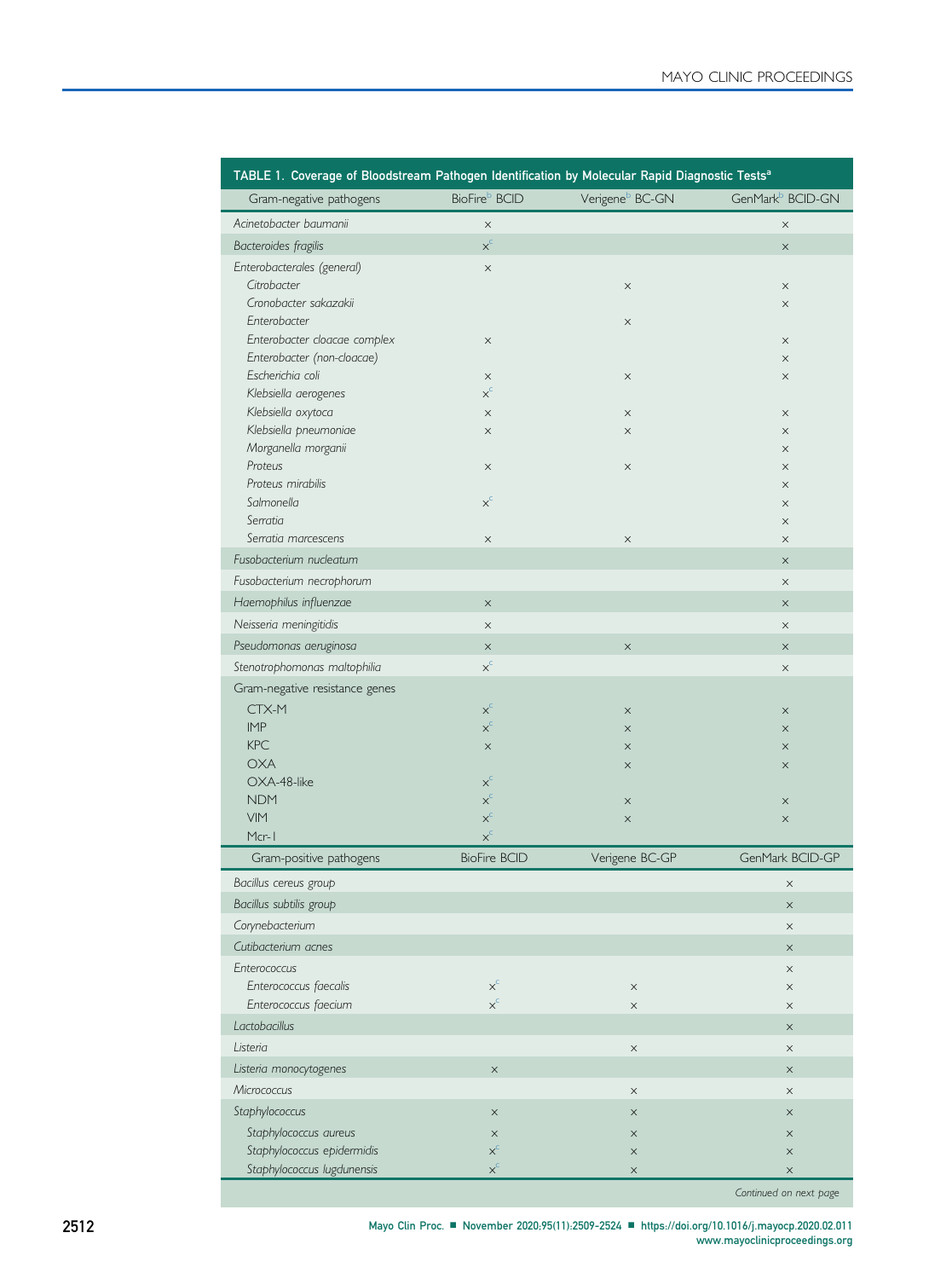| <b>TABLE 1. Continued</b>                                 |                                  |                      |                                  |
|-----------------------------------------------------------|----------------------------------|----------------------|----------------------------------|
| Gram-positive pathogens                                   | <b>BioFire BCID</b>              | Verigene BC-GP       | GenMark BCID-GP                  |
| Streptococcus                                             | $\times$                         | $\times$             | $\times$                         |
| Streptococcus agalactiae                                  | $\times$                         | $\times$             | $\times$                         |
| Streptococcus anginosus                                   |                                  | $\times$             | $\times$                         |
| Streptococcus pneumoniae                                  | $\times$                         | $\times$             | $\times$                         |
| Streptococcus pyogenes                                    | $\times$                         | $\times$             | $\times$                         |
| Gram-positive resistance genes<br>mecA<br>mecC<br>van A/B | $\times$<br>$\times$<br>$\times$ | $\times$<br>$\times$ | $\times$<br>$\times$<br>$\times$ |
| Fungal pathogens <sup>d</sup>                             |                                  |                      |                                  |
| Candida albicans                                          | $\times$                         |                      | $\times$                         |
| Candida auris                                             | $x^c$                            |                      | $\times$                         |
| Candida glabrata                                          | $\times$                         |                      | $\times$                         |
| Candida krusei                                            | $\times$                         |                      | $\times$                         |
| Candida parapsilosis                                      | $\times$                         |                      | $\times$                         |
| Candida tropicalis                                        | $\times$                         |                      | $\times$                         |
| Cryptococcus neoformans/gattii                            | $x^c$                            |                      | $\times$                         |

<span id="page-4-0"></span> ${}^{a}$ BC-GN = Gram-Negative Blood Culture Nucleic Acid Test; BCID = Blood Culture Identification Panel; BCID-GN = Blood Culture Identification Gram-Negative Panel; CTX-M = CefoTaXime active beta-lactamases, first isolated in Munich; IMP = imipenem-resistant Pseudomonas (IMP)-type carbapenemases; KPC = Klebsiella pneumoniae carbapenemase; NDM = New Delhi metallo-beta-lactamase;  $OXA =$  oxacillin-hydrolysing ( $OXA$ ) carbapenemases; PCR = polymerase chain reaction; VIM = Verona integron-mediated metallobeta-lactamase.

<span id="page-4-1"></span>b<br>BioFire and GenMark BCID panels are multiplex PCR, Verigene's assay is microarray based.

<span id="page-4-2"></span><sup>c</sup>Indicates new target on the BioFire BCID2 panel.

<span id="page-4-3"></span><sup>d</sup>GenMark's BCID-FP panel is used to identify the fungal pathogens shown as well as C dublienensis, C famata, C guilliermondii, C kefyr, C lusitaniae, Fusarium, and Rhodotorula.

bacteremia and prevention of recurrence.<sup>[15](#page-14-11)</sup> Cefazolin is an alternative choice for patients with non-anaphylactic penicillin allergies.

Next, clinicians should focus on source identification and control. The most common sources of SAB are complicated skin and soft tissue infections, intravenous catheters (both peripheral and central), implanted devices including prosthetic valves, or cerebrospinal fluid shunts. $16$  Any potentially localizing symptoms such as back pain may indicate metastatic infection and can guide further imaging.

Depending on the clinical scenario, source control can include abscess drainage, osteomyelitis debridement, and central venous catheter (CVC) removal (when possible). Repeat blood cultures should be confirmed as being negative before placement of a new  $CVC$ <sup>[17](#page-14-13)</sup> In all cases of SAB, transthoracic echocardiography should be performed to rule out endocarditis. $18,19$  $18,19$  $18,19$ 

Whether a transesophageal echocardiogram is necessary for this evaluation requires careful consideration of the risk factors and overall pre-test probability for infective endocarditis.[20](#page-14-16) Because the management of SAB often involves such nuanced decisionmaking, infectious disease consultation is highly recommended. Across multiple studies, it has been associated with improved outcomes, including decreased mortality.<sup>[21](#page-14-17)</sup>

Pediatric Perspective. In healthy children, SAB is often associated with skin or soft tissue infections or osteomyelitis. $^{22}$  $^{22}$  $^{22}$  Similar to adults, clinicians should conduct a thorough work-up to identify a source in children with SAB, including transthoracic echocardiogra-phy and musculoskeletal imaging.<sup>[18](#page-14-14)</sup> Lumbar puncture should always be considered in neonates less than 30 days of age with SAB, sepsis, and without a focal source of infection. $^{23}$  $^{23}$  $^{23}$  Occasionally, no source of SAB is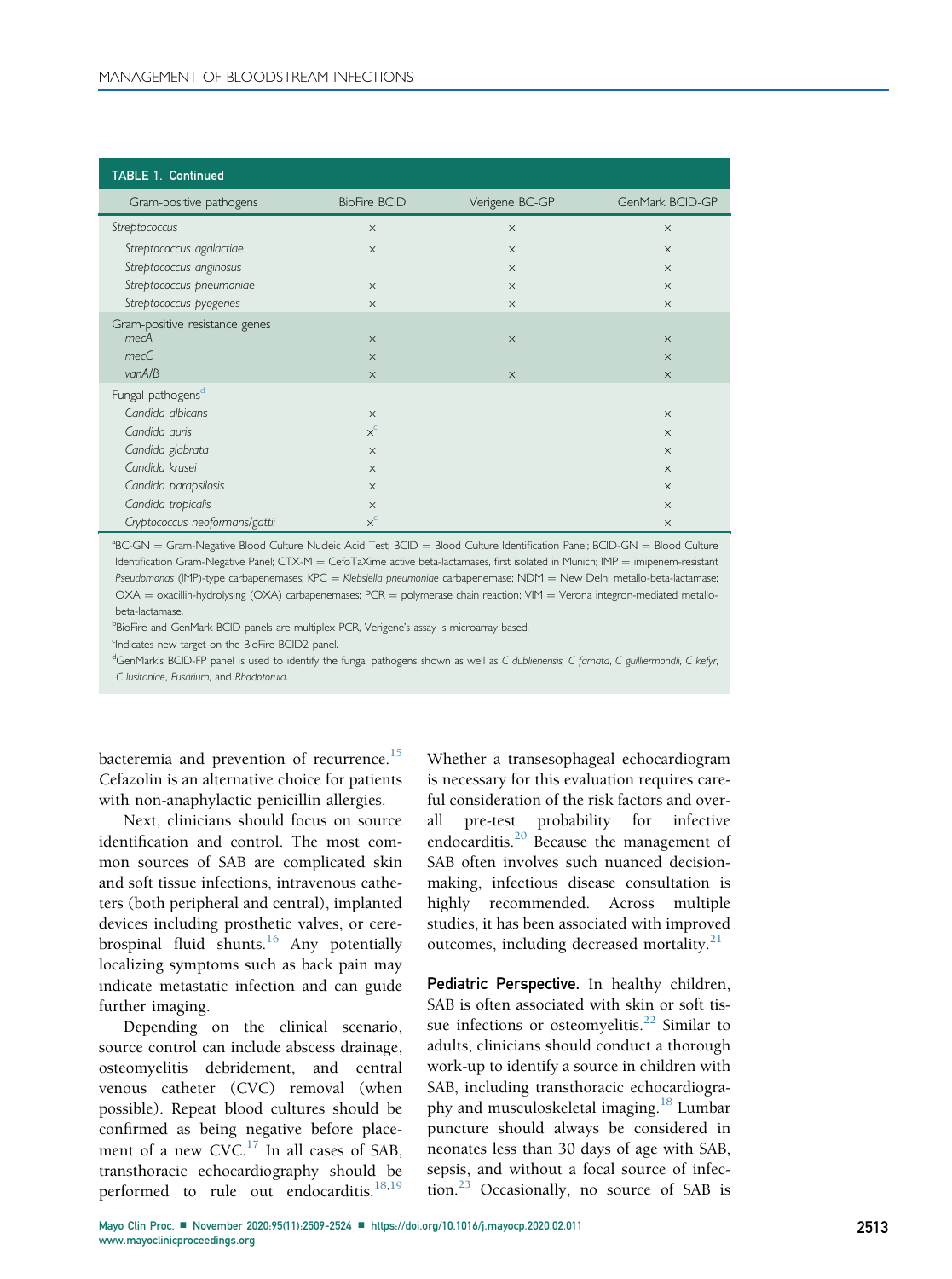identified, particularly in children with comorbidities that may increase their risk of bacteremia.<sup>[24](#page-14-20)</sup>

#### CoNS

CoNS, such as S epidermidis, are common skin flora and frequently isolated from blood cultures.<sup>[25](#page-14-21)</sup> CoNS often represent contamination rather than true bacteremia,  $^{26}$  $^{26}$  $^{26}$  especially in the absence of CVCs or other foreign materials. An important exception is S lugdunensis, which tends to behave more like S aureus and can cause significant morbidity. $27$ Features of CoNS associated with true bacteremia include two or more concomitant bottles with growth, $25$  short time-to-culture positivity (ie,  $\leq$ 24 hours),<sup>[28](#page-14-24)</sup> and presence of multiple systemic inflammatory response syndrome criteria.<sup>[29](#page-14-25)</sup> CoNS is identified based on a positive mRDT for the Staphylococcus genus but a negative result for S aureus. Clinicians using mRDTs in their practice should be careful to distinguish results indicating S aureus versus CoNS.

In cases of suspected blood sample contamination with CoNS in an asymptomatic patient who lacks relevant risk factors for true infection, it may be prudent to stop/withhold antibiotics while under close observation. For true bacteremia caused by CoNS, antibiotic selection can be guided by mecA results with either vancomycin or anti-Staphylococcal beta-lactams being typical agents. Recommended durations of antibiotics vary, depending on the number of positive blood culture bottles, presence of any foreign material, and whether there are other metastatic foci of infection.<sup>[17,](#page-14-13)[30](#page-14-26)</sup> In cases of catheter-related CoNS bacteremia, it may be reasonable in selected circumstances to defer catheter removal while treating with intravenous antibiotics and/or antibiotic lock therapy. However, if relapsing bacteremia or clinical deterioration occur, catheter removal is almost always required. $17$ In cases of CVC infection with CoNS, infectious disease consultation is recommended.

Pediatric Perspective. Although CoNS is frequently considered a contaminant, it can commonly cause symptomatic infections in the neonatal intensive care unit, particularly in extremely premature infants with a very low birthweight. $31,32$  $31,32$  In this population it can lead to late-onset sepsis. Because single blood cultures are frequently obtained in pediatric patients, it can be difficult to differentiate CoNS bacteremia from contamination. CoNS can be associated with device or surgical site infections in patients with risk factors, including immunocompromised children. Associated mortality secondary to CoNS bacteremia was only 5% in one neonatal intensive care unit study. $31$ 

## **STREPTOCOCCI**

Streptococci are Gram-positive cocci that form pairs or chains. mRDTs are typically able to specifically identify Groups A (S pyogenes), B (S agalactiae), and S pneumoniae; other species are identified only to the genus level as Streptococcus, which may represent beta-hemolytic streptococci (eg, group C and G) or alpha-hemolytic (viridans) streptococci. The clinical manifestations of disease due to beta-hemolytic streptococci mimic those of group A streptococci whereas alpha-hemolytic streptococci are often associated with endocarditis, dental, or deep infections (eg, intra-abdominal, liver, or lung abscess and/or empyema) as well as sepsis, especially in immunocompromised patients with hematologic malignancies. Penicillin G, ampicillin, cefuroxime, ceftriaxone, or cefotaxime are appropriate empiric therapy for non-speciated streptococcal infections with vancomycin held in reserve for penicillin-allergic patients, as adjunctive therapy with ceftriaxone for patients with meningitis or for treatment of severely ill neutropenic patients at risk for infection by penicillin-resistant viridans streptococci.<sup>[33](#page-14-29)</sup> Because of variation in susceptibility, empiric therapy with clindamycin, fluoroquinolones, and tetracyclines should be avoided.

## Streptococcus agalactiae (Group B)

S agalactiae is a common cause of neonatal sepsis and pneumonia. In adults, bacteremia is most often due to skin and soft tissue infections, but also accompanies septic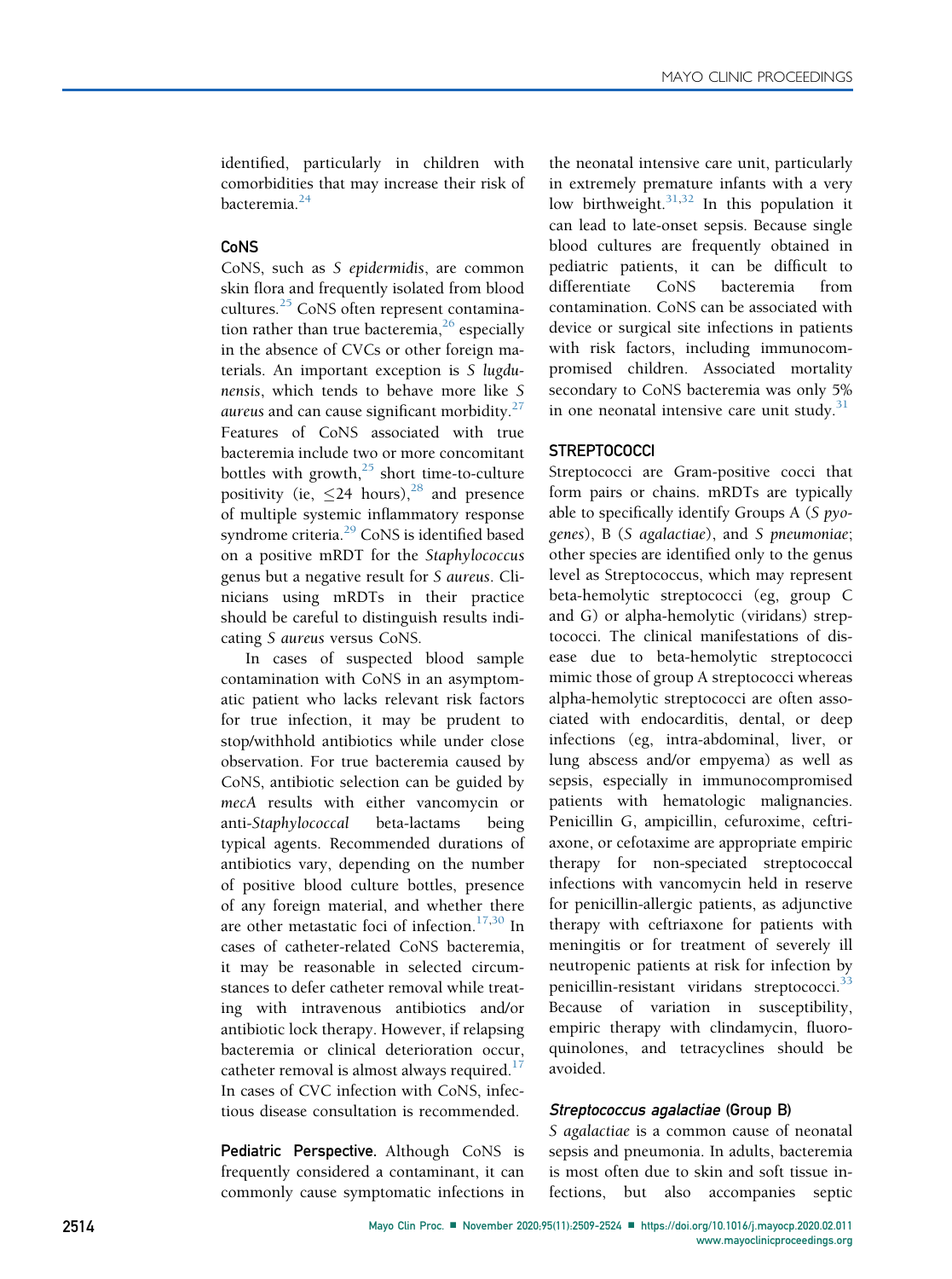arthritis, acute bacterial meningitis, and endocarditis. Diabetes, alcohol abuse, recurrent urinary tract infections, and hepatic cirrhosis are risk factors for invasive dis-ease.<sup>[34](#page-14-30)</sup> Group B streptococci are susceptible to penicillin G, ampicillin, and many cephalosporins. Resistance to clindamycin and erythromycin is found in up to 40% to 50% of isolates. $35$ 

Pediatric Perspective. Group B streptococcal (GBS) bacteremia in infants is typically thought of as occurring early (within the first 6 days of life), late (7 to 89 days after birth), and late, late (after 90 days of birth).<sup>[36](#page-14-32)</sup> Children with early-onset and lateonset GBS bacteremia should be evaluated for meningitis. $37$  Because GBS bacteremia can be associated with musculoskeletal infections, clinicians should conduct a thorough physical examination and consider imaging of joints with magnetic resonance imaging or x-ray if infection is suspected. $37$ Treatment of GBS bacteremia should be with ampicillin and an aminoglycoside. $37$ Aminoglycosides can be discontinued when clinical and microbiologic improvement is noted.[36](#page-14-32)

#### Streptococcus pneumoniae

Bacteremia due to S pneumoniae most often accompanies pneumonia, but also prompts concern for meningitis, septic arthritis, and endocarditis. Risk factors for bacteremia include impairment of humoral immunity (eg, multiple myeloma, complement, or immunoglobulin deficiencies), functional or anatomic asplenia, chronic liver or kidney disease, congestive heart failure, malnutrition, chronic obstructive airways disease, and HIV infection.

Except for cases of suspected meningitis, where high-dose ceftriaxone and vancomycin should be administered to overcome low-level resistance and poor drug penetration into the cerebrospinal fluid, monotherapy with penicillin, ampicillin, ceftriaxone, cefotaxime, or for beta-lactam-intolerant patients, vancomycin are the preferred therapies. Adults with S pneumoniae meningitis also benefit from adjunctive corticosteroids

if administered before or with the first dose of antibiotics.

Pediatric Perspective. Children with S pneumoniae bacteremia who are either less than 2 months of age or with altered mental status should undergo lumbar puncture as the risk of concurrent meningitis is high.<sup>[36](#page-14-32)</sup> Since the introduction of pneumococcal conjugate vaccines, the rate of invasive pneumococcal disease has declined signifi-cantly<sup>[38](#page-14-34)</sup>; therefore, clinicians should consider evaluating immunized children over 2 years of age with severe invasive pneumococcal disease for immunodeficiency, especially in children with invasive disease caused by a vaccine serotype. $39$ 

## Streptococcus pyogenes (Group A Beta-Hemolytic Streptococcus)

S pyogenes bacteremia most often accompanies skin or soft tissue infection, particularly necrotizing fasciitis, but pneumonia, empyema, septic arthritis, and, among those less than 10 years of age, meningitis are also common sources and/or complications.<sup>[40](#page-15-1)</sup> The most common underlying conditions include recent surgery, other skin/skin structure injury, as well the risk factors listed above for S pneumoniae.

Because of the universal susceptibility of S pyogenes to penicillin, targeted therapy with penicillin can be quickly implemented based on mRDT detection alone, without waiting for phenotypic susceptibility results. Other appropriate therapies for group A streptococcal (GAS) bacteremia include penicillin G and cefazolin. Vancomycin should be reserved for penicillin-allergic patients who cannot tolerate a cephalosporin; ciprofloxacin should not be used. Although clindamycin resistance can occur, $41$  it nonetheless has an important adjunctive role in persons with streptococcal toxic shock syndrome (STSS). Urgent surgical debridement is crucial in persons with necrotizing fasciitis; the role of adjunctive intravenous immunoglobulin is less certain. To prevent person-to-person transmission, patients with cutaneous or draining S pyogenes infections should be placed on contact isolation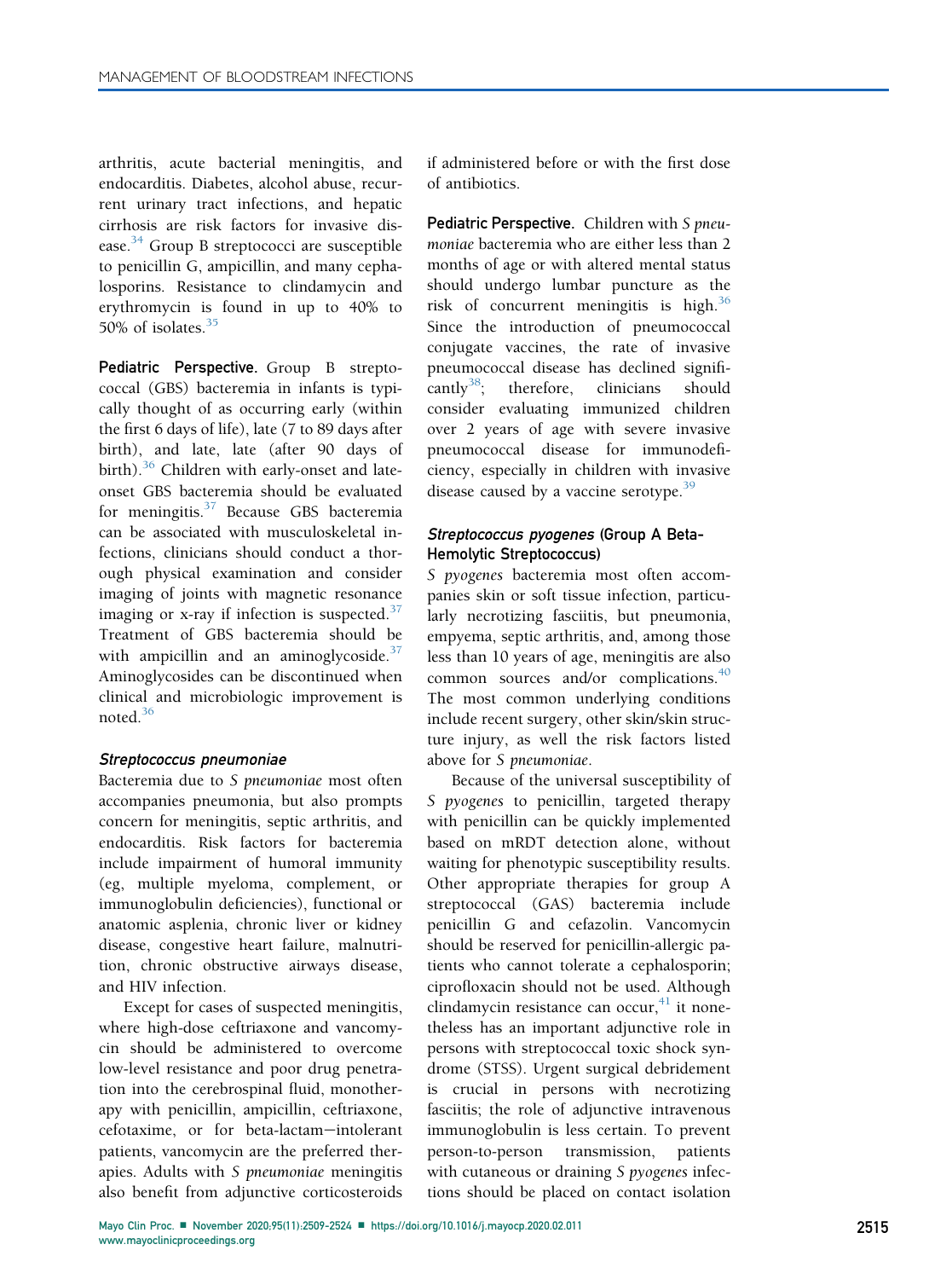<span id="page-7-0"></span>

and, in the case of pneumonia or GAS pharyngitis, droplet isolation for at least the first 24 hours of antimicrobial therapy.<sup>[36](#page-14-32)</sup>

Pediatric Perspective. Children with invasive GAS infections can present with localized infection, such as an abscess, or more systemic disease including  $STSS$ <sup>[36](#page-14-32)</sup> In STSS, streptococcal strains produce toxins that can lead to fever, erythroderma, hypotension, and multi-organ failure.<sup>[36](#page-14-32)</sup> Children with GAS bacteremia should be monitored for the development of STSS and should receive supportive care as well as treatment with a bacterial protein synthesis inhibitor, such as clindamycin, in addition to penicillin.<sup>[36](#page-14-32)</sup>

## **ENTEROCOCCII**

Portals of entry for enterococcal bacteremia include the gastrointestinal tract, the urinary tract, intravascular catheters, and wounds. When found in only a single blood culture, a significant percentage of isolates are contaminants or of uncertain significance. $42$  Severe sepsis in the setting of enterococcal bacteremia is uncommon and should raise suspicion for polymicrobial infection with Gram-negative bacteria. Persistent bacteremia should prompt concern for an infected vascular catheter or endocarditis. Higher risk of endocarditis is also associated with monomicrobial cultures with E faecalis, prosthetic heart valve, male sex, and community acquisition.<sup>[43](#page-15-4)</sup>

Enterococci in the bloodstream are usually either E faecalis or E faecium, organisms that differ significantly in terms of antibiotic resistance and management. E faecalis is typically treated with ampicillin (or vancomycin for penicillin-allergic patients); if endocarditis is a concern, high-dose ceftriaxone or synergistic doses of gentamicin should be added. Beta-lactam and vancomycin resistance is common among E faecium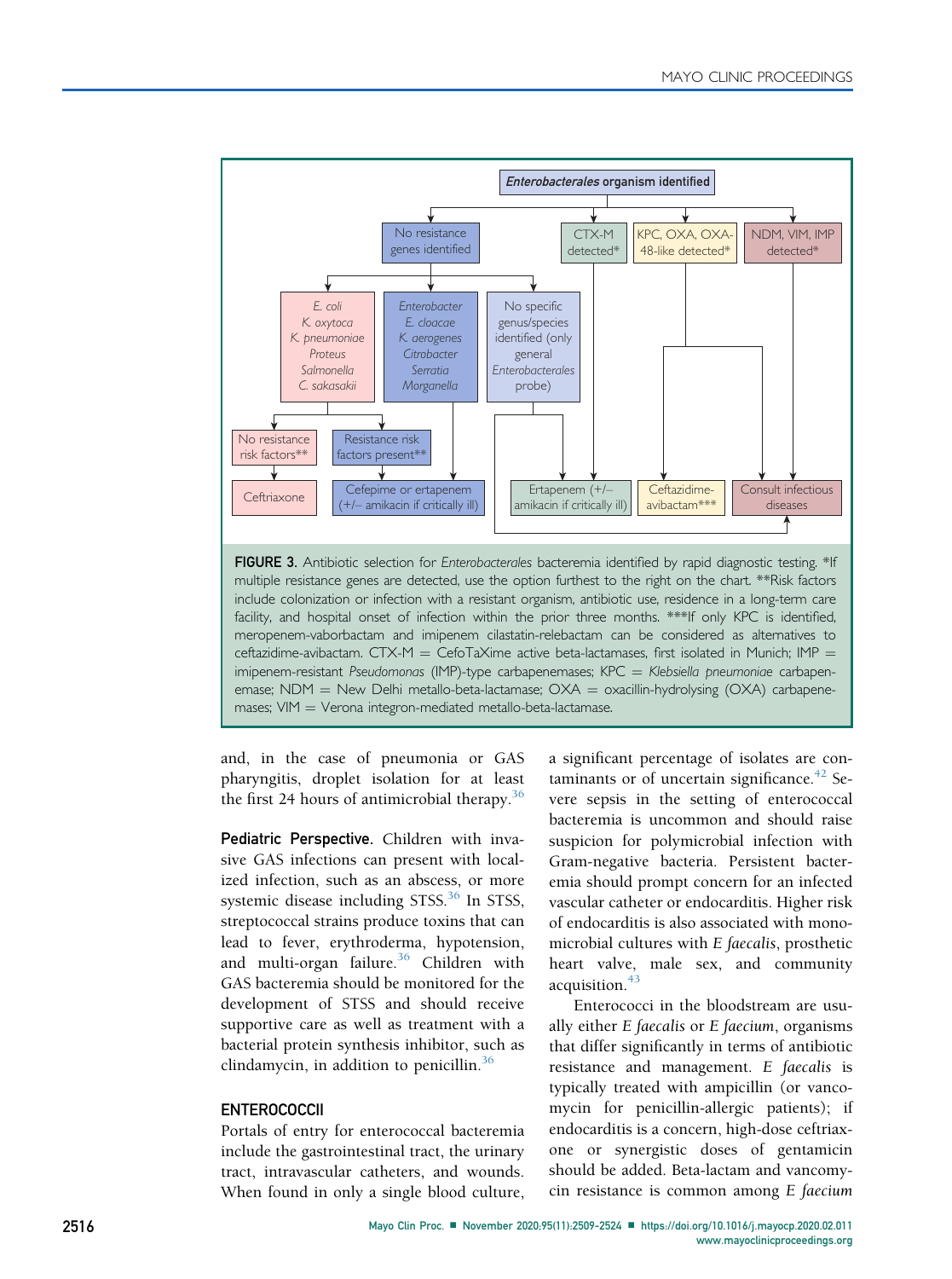isolates, which should be treated with highdose daptomycin ( $\geq 10$  mg/kg per day).<sup>[44](#page-15-5)</sup> Vancomycin is appropriate therapy for E faecium isolates that are vanA/vanB negative.

CVCs should be removed in patients with repeatedly positive blood cultures or clinical deterioration. Echocardiography should be performed in patients with suspected endocarditis, in which case infectious diseases consultation is also recommended. For patients in whom endocarditis is not a concern, true bacteremia should be treated with systemic antibiotics for 7 to 14 days. $17$ An attempt to sterilize short- and long-term catheters can be made by providing concurrent antibiotic lock therapy.

## ENTEROBACTERALES

The bacterial order Enterobacterales consists of several species of Gram-negative rods that are often members of the human gut microbiota. The appropriate response to their identification by mRDT platforms can be challenging to interpret because of the diversity of their clinical disease manifestations and capacity for antimicrobial resistance. Rapid identification platforms report different combinations of Enterobacterales and resistance genes that can be associated with them [\(Table 1](#page-3-0)).

The finding of Enterobacterales in blood often suggests an abdominal or urinary source. Pneumonia may also be a consideration, especially for patients at risk for hospital-acquired or ventilator-associated pneumonia. Klebsiella pneumoniae can occasionally cause severe community-acquired pneumonia. Enterobacterales are sometimes responsible for catheter-associated and skin and soft tissue infections in the nosocomial setting.

An important distinction must be made here between genotypic and phenotypic resistance detection. There are many resistance mechanisms in Gram-negative bacteria, particularly Enterobacterales, and multiple mechanisms may be simultaneously present with additive, synergistic, or antagonistic effects. Furthermore, all resistance mechanisms are not captured by mRDT, thus genotypic resistance detection may not

be sufficient to rule out resistance and deescalate antibiotics. However, mRDTs are sufficient to rule in resistance and escalate antibiotics if a specific marker is identified. Thus, the choice of empiric antimicrobial therapy for Enterobacterales bacteremia depends on the following factors: 1) species identification; 2) detection of resistance genes by the rapid diagnostic platform; and 3) patient's epidemiologic risk for infection with an antimicrobial-resistant organism. When no resistance mechanisms are detected, the clinician must still assess the risk that infection is caused by an antibiotic-resistant organism. Factors that influence this likelihood include recent colonization or infection with a resistant organism, recent antibiotic use, residence in a long-term care facility, and hospital onset of infection. In E coli and related organisms (see [Figure 3](#page-7-0)), if no such factors are present, ceftriaxone is reasonable empiric therapy. Otherwise, ertapenem is likely a better choice, with the optional addition of amikacin if the patient is critically ill or has a history of infection with carbapenem-resistant organisms. Fluoroquinolones may also be options depending on local antibiograms.

On the other hand, some enteric organisms are capable of inducible ampC beta-lactamase production. These organisms may initially show phenotypic susceptibility to ceftriaxone but may develop resistance with treatment. Among Enterobacterales, ampC induction is most commonly present in Enterobacter, but can also be present in (among rapid pathogen identification targets) Klebsiella aerogenes, Serratia marcescens, Citrobacter, and Morganella morganii. $45,46$  $45,46$  Identification of any of these species from blood (especially Enterobacter and K aerogenes) should prompt consideration of empiric therapy with cefepime or a carbapenem even when no resistance genes are detected, although ceftriaxone may still be a reasonable choice in non-critically ill patients in which source control has been achieved. Ertapenem is a particularly attractive option when carbapenemases are not present and co-infection with Pseudomonas is not present. General Enterobacterales probe positivity without species-specific probes turning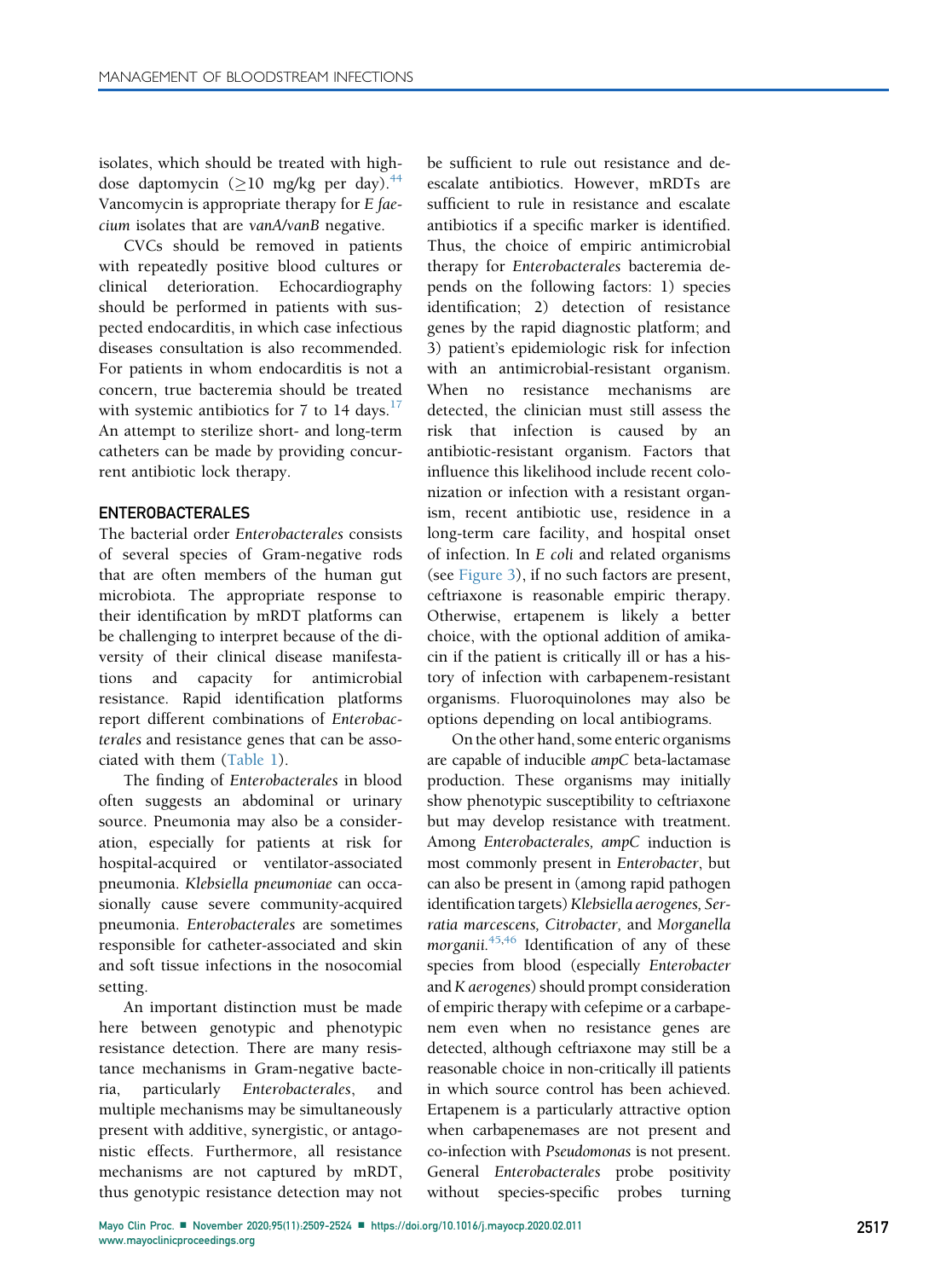positive indicates bacteremia with a less common member of the Enterobacterales order; consultation with an infectious diseases specialist is suggested when this occurs, although ertapenem (with optional addition of amikacin if critically ill) should be adequate therapy.

The resistance genes detected by rapid diagnostic platforms that can be found in Enterobacterales include CefoTaXime active beta-lactamases (CTX-M), the most common extended spectrum beta-lactamase (ESBL) in the United States, carbapenemases (Klebsiella pneumoniae carbapenemase [KPC], New Delhi metallo-beta-lactamase [NDM], Verona integron-mediated metallo-beta-lactamase [VIM], imipenem-resistant Pseudomonas), and ESBLs (oxacillin-hydrolyzing carbapenemases  $[OXA]$ ,  $OXA-48$ -like) that can have carbapenemase activity when combined with efflux pumps and other resistance mechanisms that impair membrane permeability. $47$  If CTX-M alone is detected in an Enterobacterales isolate, ertapenem is generally the best choice for empiric therapy, with the optional addition of amikacin if the patient is critically ill or has a history of infection with carbapenem-resistant organisms. KPC is presently the most common carbapenemase in the United States; if no other carbapenemases are found, organisms that harbor KPCs can be treated with ceftazidime-avibactam, meropenem-vaborbactam, or imipenem cilastatin-relebactam. If OXA, or OXA-48-like genes are detected, ceftazidime-avibactam (alone or in combination with another agent) is likely the best choice.<sup>[48](#page-15-9)</sup> Carbapenemases of the metallobeta-lactamase family (NDM, VIM, IMP) pose the greatest challenge for treatment, as aside from cefiderocol, $49$  most new agents that have activity against non-metallo-betalactamase carbapenemases (eg, ceftazidimeavibactam, meropenem-vaborbactam, and imipenem cilastatin-relebactam) are not active against them. Identification of any of the carbapenemases should prompt immediate implementation of contact isolation, notification of infection control and infectious diseases consultation for management of these complex cases. Many facilities also isolate persons with ESBL or carbapenemresistant enterobacteriaceae.

#### Pediatric Perspective

The isolation of a Gram-negative rod has specific implications for pediatric patients. Although widespread antimicrobial prophylaxis for GBS carriage has led to a decline in early onset GBS infection, rates of neonatal E coli infections remain unchanged. $50$  Neonatal E coli infection should raise the concern for galactosemia in a newborn. All infants with bacteremia due to Citrobacter (and other Enterobacterales such as Proteus and Cronobacter sakazakii), should be evaluated for meningitis and brain abscess, as these organisms have a propensity to invade the central nervous system, and approximately 10% of infants with neonatal meningitis will develop brain ab-scess.<sup>[51](#page-15-12)</sup> Isolation of Serratia marcescens in an otherwise healthy child should prompt evaluation for chronic granulomatous disease.

## PSEUDOMONAS AERUGINOSA

P aeruginosa is a Gram-negative rod that causes bacteremia principally in persons with severe neutropenia, extensive prior antibiotic exposure, burn injuries, or in infants with hypogammaglobulinemia.

To assure effective treatment against potential multidrug-resistant isolates, empiric therapy for critically ill patients should include two antimicrobial agents with differing mechanisms of action, (eg, an aminoglycoside and an antipseudomonal betalactam antibiotic); monotherapy with a reliably active antipseudomonal beta-lactam antibiotic is an alternative for less-ill patients. For beta-lactam-allergic patients, use of aztreonam is preferred over antipseudomonal fluoroquinolones (ciprofloxacin or levofloxacin) due to the higher rates of fluoroquinolone resistance. Amikacin is the most reliably active aminoglycoside. Beta-lactam antibiotics with activity against P aeruginosa include piperacillin/tazobactam, ceftazidime, cefepime, imipenem, and meropenem; the choice depends on local antibiotic resistance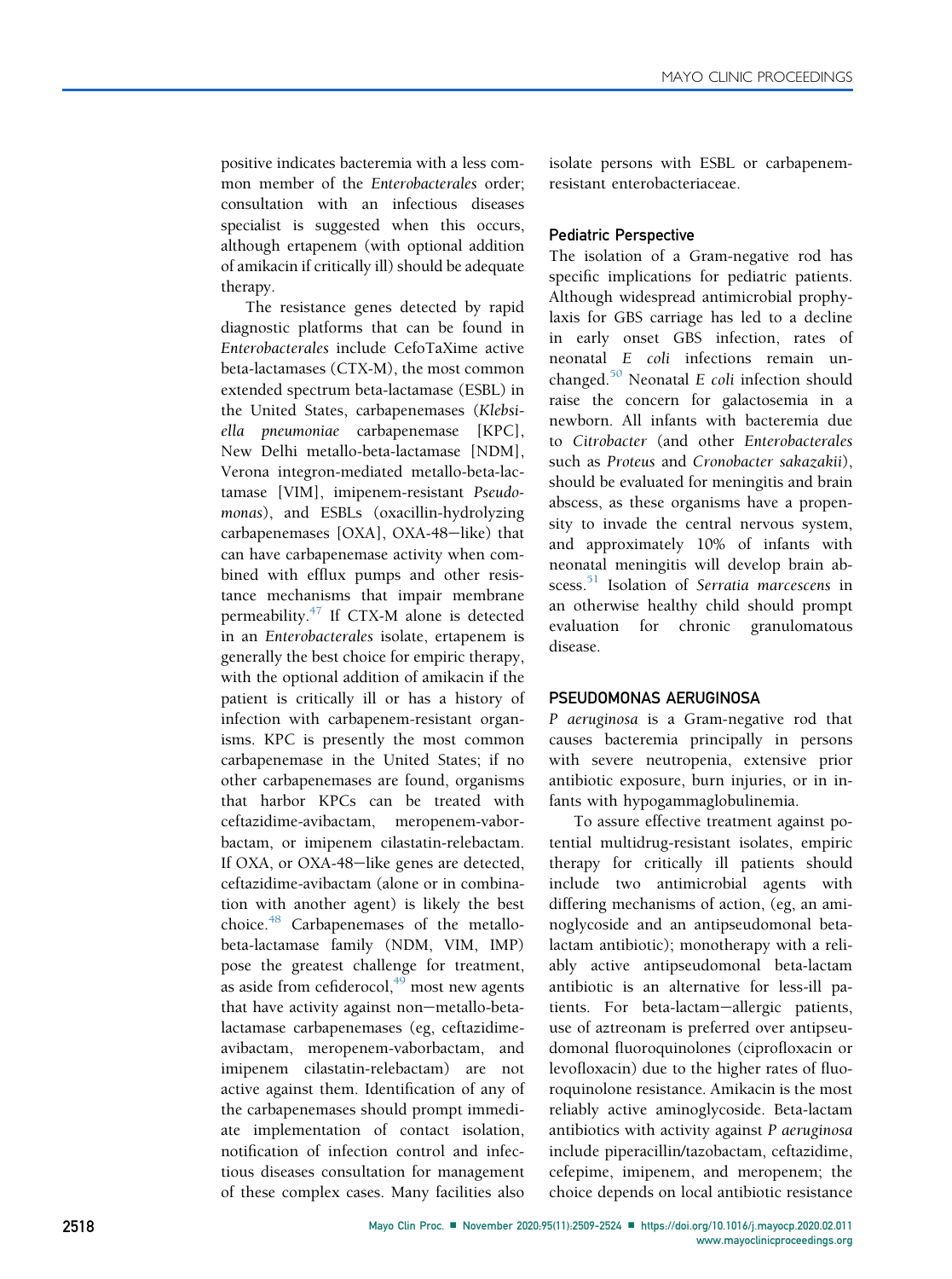patterns. Ertapenem does not have activity versus Pseudomonas.

#### NEISSERIA MENINGITIS

N meningitidis is a Gram-negative diplococcus. The most feared complication is meningitis and overwhelming meningococcemia/sepsis; patients with hereditary or acquired (eg, due to receipt of eculizumab) complement-deficiency are at increased risk of infection. Additionally, bacteremia can occur without an apparent primary source of infection or may be associated with isolated pneumonia or septic arthritis. Highdose cefotaxime or ceftriaxone is preferred until meningitis has been ruled out. For other infections, high-dose penicillin G or cefuroxime can be used. Options are not well-studied for penicillin-allergic patients who cannot tolerate a cephalosporin. Chloramphenicol is no longer readily available. Moxifloxacin and aztreonam show promise and occasional allergic patients tolerate meropenem. Because of the risk of outbreaks, patients should be placed in droplet isolation and public health should be notified. Chemoprophylaxis with rifampin, ciprofloxacin, or ceftriaxone is advised for household and other intimate contacts of the patient.

## CANDIDA SPECIES

Identification of a Candida species in a blood sample should trigger a rapid change in therapeutic management as these organisms can cause life-threatening infections and it is unusual for patients to have been placed on empiric antifungal therapy. Intensive care patients are at increased risk of candidemia, particularly those with long-term stays in intensive care, CVCs, broad spectrum antibiotics, or who have a history of abdominal surgery.<sup>[52](#page-15-13)</sup> Another candidemia risk group is immunocompromised patients including solid-organ transplant recipients and patients with hematologic or solid-organ malignancies status post-chemotherapy.<sup>5</sup>

Candida albicans, Candida tropicalis, Candida dublienensis, and Candida parapsilosis are typically azole susceptible. In contrast, all azoles have less activity against

Candida glabrata strains and Candida krusei is intrinsically resistant to some azoles. With the exception of Candida auris (see below), most Candida species retain susceptibility to amphotericin B and the echinocandins. As a general rule, infectious diseases specialists should be consulted for all cases of candidemia to assure appropriate management including consideration for indwelling catheter removal.<sup>[53](#page-15-14)</sup>

Regardless of species, the 2016 Infectious Diseases Society of America (IDSA) guidelines recommend initial therapy with echinocandins; for example, caspofungin, micafungin, or anidulafungin, for most cases of candidemia.<sup>54</sup> Echinocandins have an excellent safety profile, with mild fever, thrombophlebitis, headache, and liver aminotransferase elevations as the primary side effects. Depending on the likely susceptibility, patients on intravenous echinocandin therapy who are stable can usually be stepped down to oral azole therapy after 5 days, resulting in considerable cost savings.<sup>[55](#page-15-16)[,56](#page-15-17)</sup>

Echinocandins also generally have activity against C auris, an emerging cause of invasive Candida infections that is usually resistant to azoles and sometimes resistant to amphotericin B. Originally isolated from the ear of a patient in Japan in 2009, C auris has rapidly spread internationally. The US Centers for Disease Control and Prevention (CDC) has now reported hundreds of cases in the United States, primarily in medically complex patients from nursing facilities New York; New Jersey; Chicago, Illinois; and Orange County, California.<sup>[57](#page-15-18)[,58](#page-15-19)</sup> The organism persists on hard surfaces for weeks, can grow at temperatures up to  $42^{\circ}$ C, and is resistant to killing by certain disinfectants. Consultation with infectious diseases specialists is highly recommended for all patients with C auris infections; those patients should be promptly placed in contact isolation and infection control agencies should be notified. Because of the hardiness of the organism, facilities should use isolation techniques similar to those used for Clostridioides difficile. Some labs may not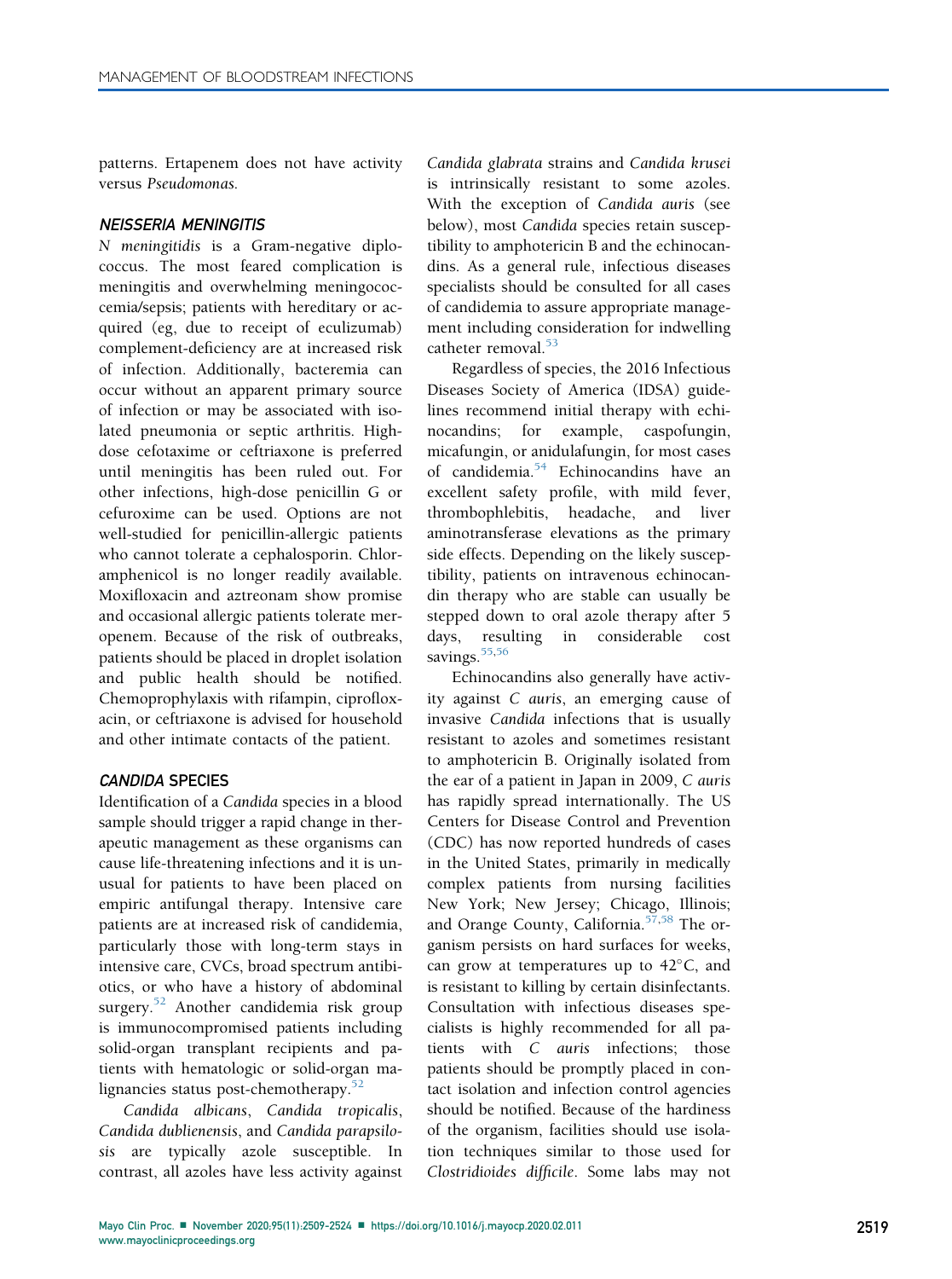[www.mayoclinicproceedings.org](http://www.mayoclinicproceedings.org)

<span id="page-11-2"></span>

| TABLE 2. Suggested Initial Antimicrobial Therapy Pending Susceptibility Results <sup>a</sup> |                                                                                                                                |                                                                                                                               |                                                      |  |  |  |
|----------------------------------------------------------------------------------------------|--------------------------------------------------------------------------------------------------------------------------------|-------------------------------------------------------------------------------------------------------------------------------|------------------------------------------------------|--|--|--|
| Organism identification                                                                      | Primary therapy                                                                                                                | Adjunctive / alternative therapy                                                                                              | Beta-lactam allergy                                  |  |  |  |
| Acinetobacter                                                                                | Meropenem plus amikacin                                                                                                        | Meropenem alone if not<br>critically ill and antibiogram<br>$<$ 10% R                                                         |                                                      |  |  |  |
| Bacteroides fragilis                                                                         | Cefazolin plus<br>metronidazole,<br>ceftriaxone <sup>b</sup> plus<br>metronidazole;                                            | Consider carbapenem if<br>concern for antimicrobial<br>resistance in a potentially<br>polymicrobial infection                 | Carbapenem;<br>fluoroquinolone plus<br>metronidazole |  |  |  |
| Candida albicans                                                                             | Echinocandin<br>(eg, micafungin)<br>pediatrics: amphotericin B                                                                 | Not critically ill: fluconazole                                                                                               | <b>NA</b>                                            |  |  |  |
| Candida glabrata, Candida krusei                                                             | Echinocandin<br>(eg, micafungin)<br>pediatrics: amphotericin B                                                                 | Fluconazole not indicated                                                                                                     | <b>NA</b>                                            |  |  |  |
| Enterococcus faecalis                                                                        | Ampicillin                                                                                                                     | If endocarditis is a concern, add<br>high-dose ceftriaxone or<br>synergistic doses of<br>gentamicin                           | Vancomycin                                           |  |  |  |
| Enterococcus faecium                                                                         | High-dose daptomycin<br>(≥10 mg/kg/d) (if vanA<br>or vanB detected)                                                            | Vancomycin (if vanA and vanB<br>absent) is an alternative first-<br>line choice                                               | <b>NA</b>                                            |  |  |  |
| Enterobacterales                                                                             |                                                                                                                                | See Figure 3                                                                                                                  |                                                      |  |  |  |
| Haemophilus influenzae                                                                       | Ceftriaxone                                                                                                                    |                                                                                                                               | Aztreonam;<br>fluoroquinolone                        |  |  |  |
| Listeria monocytogenes                                                                       | Ampicillin plus gentamicin                                                                                                     |                                                                                                                               | Trimethoprim-<br>sulfamethoxazole                    |  |  |  |
| Neisseria meningitidis                                                                       | Ceftriaxone                                                                                                                    | High-dose penicillin G or<br>ampicillin                                                                                       | Moxifloxacin; aztreonam                              |  |  |  |
| Pseudomonas aeruginosa                                                                       | Cefepime, piperacillin-<br>tazobactam, anti-<br>pseudomonal<br>carbapenem -<br>selection based on local<br>resistance patterns | If septic: add amikacin or a<br>fluoroquinolone                                                                               | Aztreonam                                            |  |  |  |
| Staphylococcus                                                                               |                                                                                                                                | See Figure 2                                                                                                                  |                                                      |  |  |  |
| Stenotrophomonas maltophilia                                                                 | Trimethoprim-<br>sulfamethoxazole                                                                                              | Levofloxacin                                                                                                                  | <b>NA</b>                                            |  |  |  |
| Streptococcus agalactiae                                                                     | Ampicillin                                                                                                                     | Ceftriaxone; pediatric:<br>ampicillin plus gentamicin                                                                         | Vancomycin                                           |  |  |  |
| Streptococcus pneumoniae                                                                     | Ceftriaxone                                                                                                                    | Add vancomycin for patients<br>with meningitis                                                                                | Vancomycin                                           |  |  |  |
| Streptococcus pyogenes                                                                       | Ampicillin or penicillin G                                                                                                     | Consider adding clindamycin                                                                                                   | Vancomycin or<br>daptomycin                          |  |  |  |
| Other Streptococcus spp                                                                      | Ceftriaxone                                                                                                                    | Add vancomycin for patients<br>with neutropenia and risk of<br>infection by penicillin-<br>resistant viridans<br>streptococci | Vancomycin                                           |  |  |  |
| $^{\circ}$ NA = not available; R = resistant.                                                |                                                                                                                                |                                                                                                                               |                                                      |  |  |  |

<span id="page-11-1"></span><span id="page-11-0"></span><sup>a</sup>NA = not available; R = resistant.<br><sup>b</sup>Throughout this table, cefotaxime can be used in place of ceftriaxone.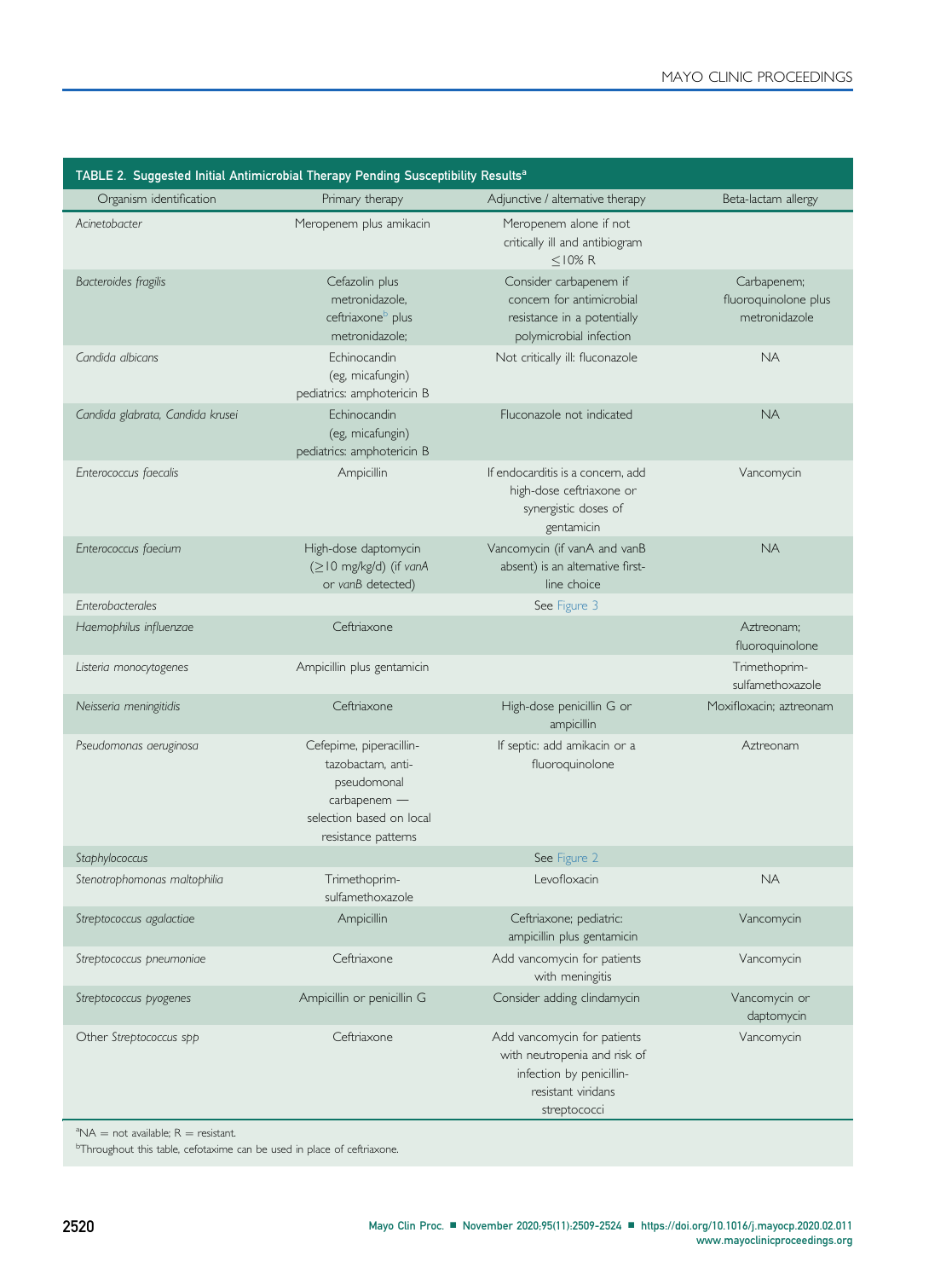be able to detect or may misidentify C auris by mRDT or matrix-assisted laser desorption/ionization-time of flight, so if  $C$  auris infection is suspected, the laboratory should be notified to ensure their ability to detect C auris.

#### Pediatric Perspective

A common cause of diaper dermatitis and oral thrush in infants and young children, Candida can also cause systemic infections, primarily in immunocompromised patients. Risk factors are similar to those observed in adults, including broad spectrum antibiotics, neutropenia, and indwelling central line catheters.[59](#page-15-20) Removal of the central line is critical to eradicating Candida from the bloodstream and preventing spread to liver, spleen, bones, joints, and the central nervous system. Preterm infants are particularly susceptible to invasive Candida infections, including meningitis, and the isolation of fungus from the bloodstream necessitates investigation of the central nervous system. Neonatal candidiasis is associated with 20% mortality, and 50% of survivors have severe neurodevelopmental impairment.<sup>[60](#page-15-21),[61](#page-15-22)</sup> Amphotericin B deoxycholate is welltolerated in infants; lipid formulations can also be used, but are not preferred. $62$ 

#### POLYMICROBIAL BACTEREMIA

One disadvantage of mRDT is reduced sensitivity in detection of all bacteria from polymicrobial cultures. $63$  A single species may be detected by multiple positive organism probes on mRDT platforms. For example, bacteremia with E coli will lead to positivity of the general Enterobacteriaceae probe as well as the E coli probe on the BioFire BCID panel. Similarly, S aureus will cause a general Staphylococcus probe to turn positive in addition to an S aureus probe. Isolation of two separate species, however, implies a breach of mucosal or skin integrity that allows organisms access from a typically nonsterile site into the bloodstream as can be seen in intra-abdominal infections, necrotizing infections of the perineum, infection of decubitus ulcers, catheter-associated urinary tract infections, severe burns, and

injection of stool or other foreign materials into an intravenous line in the setting of a factitious disorder.<sup>[64](#page-15-25)[,65](#page-15-26)</sup>

Antimicrobial therapy depends on the organisms involved, but for polymicrobial bacteremia from infections involving the abdomen or pelvis, anaerobic coverage is likely warranted even if a specific anaerobe is not identified from blood.

#### BACTEREMIA WITHOUT MRDT POSITIVITY

Rarely, a blood culture may have positive Gram-stain results without any of the mRDT probes becoming positive. This suggests bacteremia with an uncommon organism. In general, infectious diseases specialists should be consulted when this occurs. For Gram-positive organisms without mRDT identification, vancomycin is likely appropriate empiric therapy, unless the vanA/B gene is positive, in which case daptomycin is likely most appropriate. For Gramnegative organisms without mRDT identification, choice of antibiotic therapy is less clear and consultation with infectious diseases specialists should be obtained urgently.

## **DISCUSSION**

Inappropriate antimicrobial prescribing, which accounts for 30% to 50% of all use, is a major driver of increased antimicrobial resistance, C difficile infection, and other adverse events and unnecessary health care costs.[66,](#page-15-27)[67](#page-15-28) To avoid undertreatment of seriously ill, septic patients, guidelines emphasize early administration of broad, empiric therapy. Consequently, broad-spectrum therapy is given far more often than can be justified by culture results. $66,68$  $66,68$  Although societal and CDC recommendations emphasize de-escalating therapy as soon as culture results are available,  $69,70$  $69,70$  de-escalation being safe,  $6,71-73$  $6,71-73$  and every day of additional therapy increasing harm, $74$  many de-escalation opportunities are still missed. $45,75$  $45,75$ 

New diagnostic tests that rapidly identify common pathogens and detect important mechanisms of resistance provide new opportunities to more quickly administer targeted and highly effective antibiotic therapy. However, the results of these tests are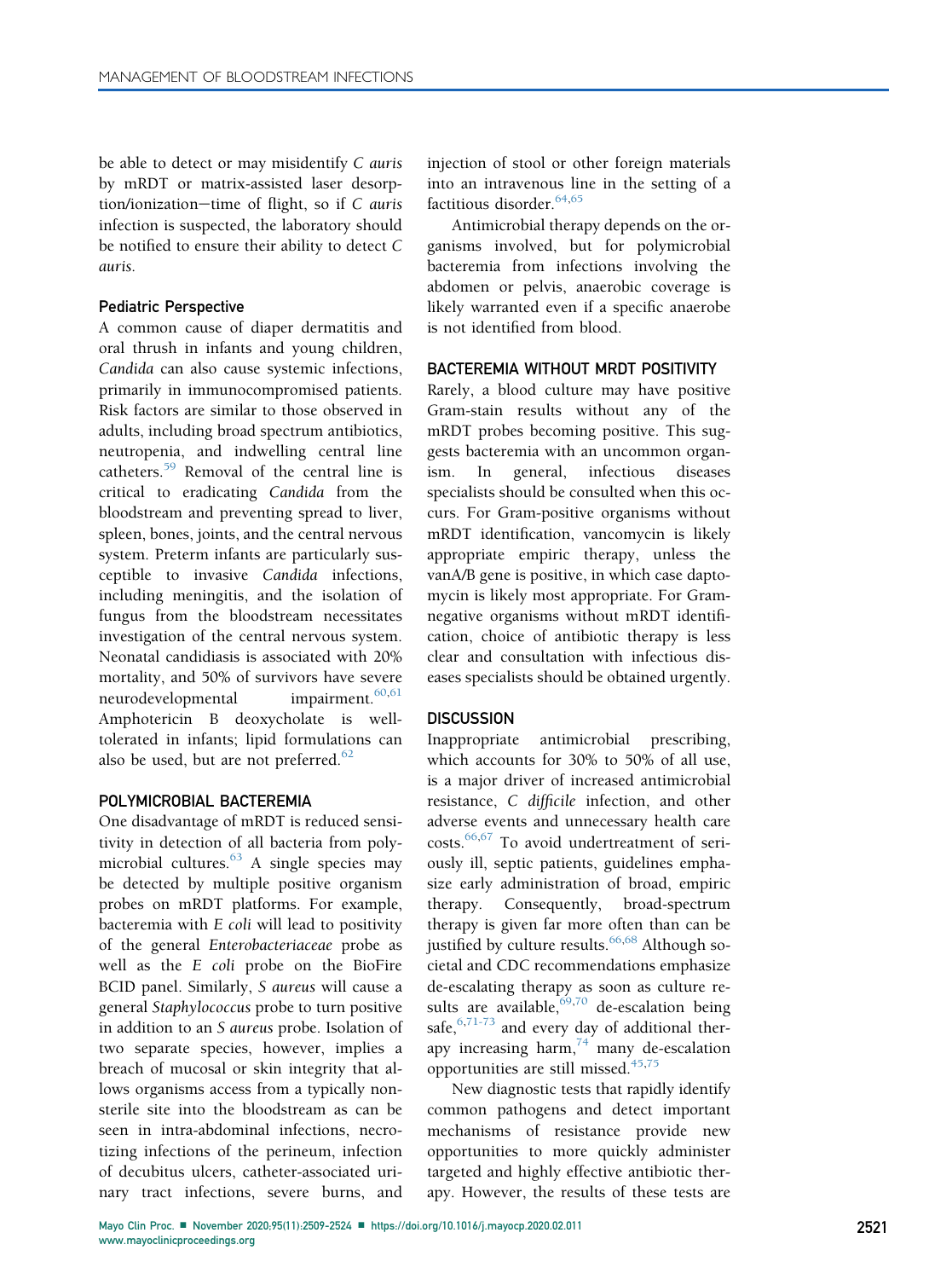not often acted upon by front-line providers in a timely manner.<sup>[6](#page-14-4)</sup>

We have reviewed how providers can use the information provided by mRDTs to administer appropriate, streamlined antibiotic therapy to bacteremic and candidemic patients. In addition, we have emphasized what sources of infection should be considered when the pathogen is identified (and how that might affect patient management), and whether specific infection control measures should be put in place to prevent person-to-person transmission.

Therapeutic changes can be made with confidence when mRDTs detect organisms with reliable patterns of antimicrobial susceptibility and for which complex mechanisms of resistance are rare (eg, Streptococci, H influenza, N meningitides, and Candida spp). For S aureus, the presence or absence of mecA ([Figure 2](#page-2-0)) and for Enterococci, the presence or absence of vanA and vanB ([Table 2](#page-11-2)) are sufficient to confidently select targeted therapy.

With other organisms, decision-making is somewhat more complicated. Nevertheless, for the most common causes of Gram-negative bacteremia (ie, E coli and K pneumonia), the absence of resistance genes or risk factors for infection with a resistant organism ([Figure 3](#page-7-0)), allows for the confident use of ceftriaxone (rather than a carbapenem or antipseudomonal beta-lactam) in many patients. Conversely, when resistance genes are detected, broad-spectrum therapy and consultation by an infectious diseases expert is needed.

Finally, when bacteremia is found to be due to a Gram-negative (or Gram-positive) pathogen, therapy directed against Grampositive (or Gram-negative) pathogens can be confidently stopped unless there are serious concerns about polymicrobial bacteremia (eg, in patients with necrotizing fasciitis or complex intra-abdominal infections). Similarly, B fragilis infection is nearly always polymicrobial in nature.

#### **CONCLUSION**

The use of mRDTs is an evolving practice with frequent introduction of new technologies and assays. However, while the information provided by new tests will change, the principles of patient management remain the same. Timely alteration in treatment to ensure appropriately targeted and effective antibiotic therapy and optimization is every provider's responsibility. Every day of unnecessary therapy matters.

Guidelines for management of bloodstream infection due to Haemophilus influenzae, Listeria monocytogenes, Bacteroides fragilis, Stenotrophomonas, and Acinetobacter are provided in the Supplemental Material, available online at [http://www.](http://www.mayoclinicproceedings.org) [mayoclinicproceedings.org](http://www.mayoclinicproceedings.org).

#### SUPPLEMENTAL ONLINE MATERIAL

Supplemental material can be found online at [http://www.mayoclinicproceedings.org.](http://www.mayoclinicproceedings.org) Supplemental material attached to journal articles has not been edited, and the authors take responsibility for the accuracy of all data.

Abbreviations and Acronyms: CDC = Centers for Disease Control and Prevention;  $CoNS = coagulase-negative$ staphylococci;  $CTX-M = CefoTaX$ ime active beta-lactamases, first isolated in Munich;  $CVC =$  central venous catheter;  $ESBL =$  extended spectrum beta-lactamase;  $GAS =$ group A streptococcus; **IDSA** = Infectious Diseases Society of America;  $KPC = K$ lebsiella pneumoniae carbapenemase;  $MRSA =$  methicillin-resistant Staphylococcus aureus:  $MSSA =$ methicillin-susceptible Staphylococcus aureus;  $NDM = New$ Delhi Metallo-beta-lactamase;  $OXA =$  oxacillin-hydrolyzing  $carbapenemases;$   $SAB = Staphylococcus aureus bacteria;$  $STS =$  streptococcal toxic shock syndrome;  $VIM = V$ erona integron-mediated metallo-beta-lactamase

Potential Competing Interests: David A. Haake is Chief Medical Officer of Qvella Corporation.

Correspondence: Address to David A. Haake, MD, Infectious Diseases Section, VA Greater Los Angeles Healthcare System, Mail code 111F, 11301 Wilshire Blvd, Los Angeles, CA 900073 ([dhaake@ucla.edu](mailto:dhaake@ucla.edu); Twitter: [@davidhaake\)](https://www.twitter.com/davidhaake).

#### ORCID

Annabelle de St. Maurice: **iD** [https://orcid.org/0000-0001-](https://orcid.org/0000-0001-7368-7403) [7368-7403; David A. Haake:](https://orcid.org/0000-0001-7368-7403) **[https://orcid.org/0000-](https://orcid.org/0000-0002-8468-6526)** [0002-8468-6526](https://orcid.org/0000-0002-8468-6526)

#### <span id="page-13-0"></span>**REFERENCES**

1. Paoli CJ, Reynolds MA, Sinha M, Gitlin M, Crouser E. Epidemiology and costs of sepsis in the United States-an analysis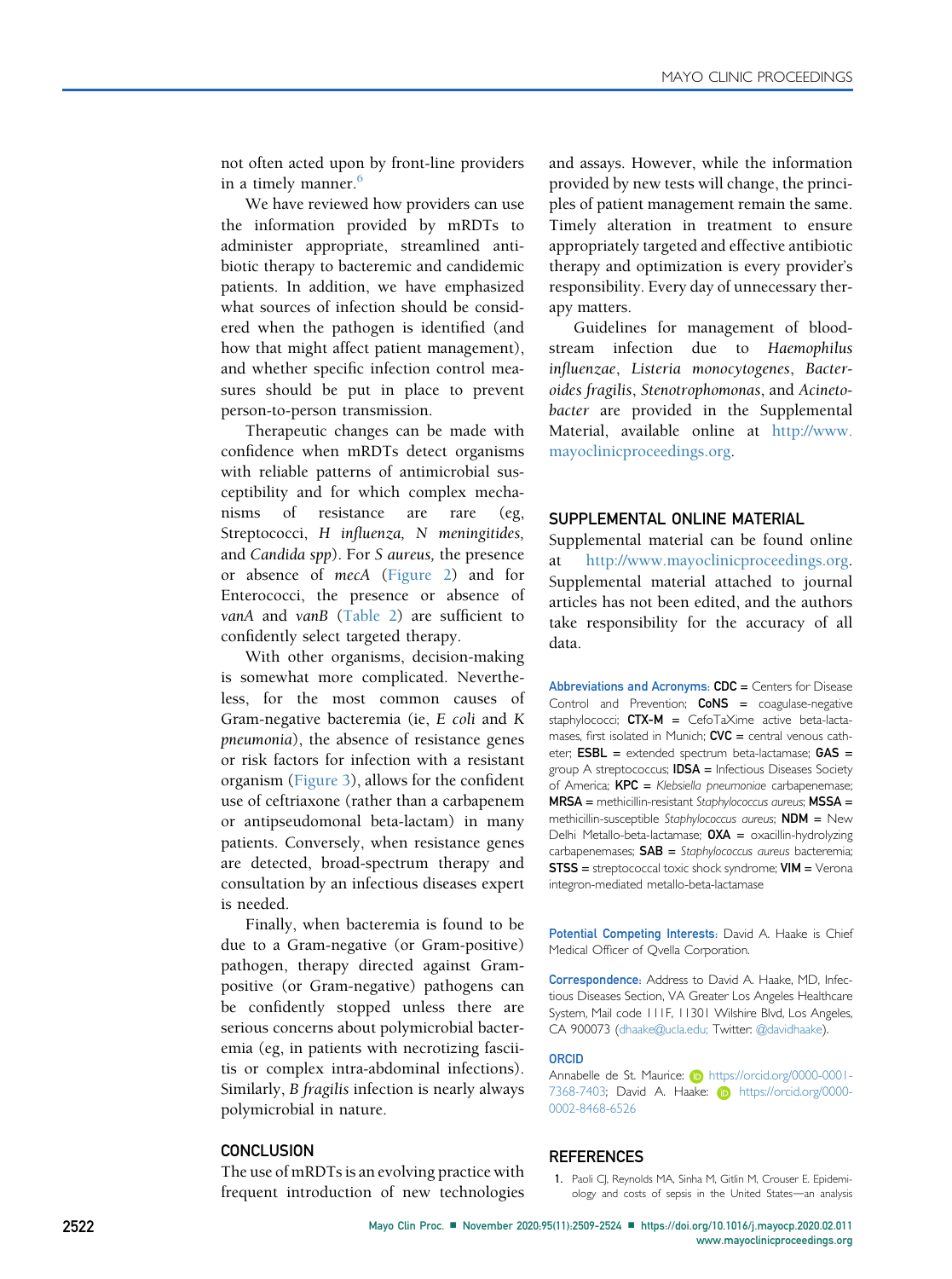based on timing of diagnosis and severity level. Crit Care Med. 2018;46(12):1889-1897.

- <span id="page-14-0"></span>2. Torio CM, Moore BJ. National Inpatient Hospital Costs: The Most Expensive Conditions by Payer, 2013: Statistical Brief #204. Rockville, MD: Agency for Healthcare Research and Quality; May 2016. [http://www.hcup-us.ahrq.gov/reports/statbriefs/sb204-](http://www.hcup-us.ahrq.gov/reports/statbriefs/sb204-Most-Expensive-Hospital-Conditions.pdf) [Most-Expensive-Hospital-Conditions.pdf](http://www.hcup-us.ahrq.gov/reports/statbriefs/sb204-Most-Expensive-Hospital-Conditions.pdf). Accessed March 25, 2020.
- <span id="page-14-1"></span>3. Kumar A, Roberts D, Wood KE, et al. Duration of hypotension before initiation of effective antimicrobial therapy is the critical determinant of survival in human septic shock. Crit Care Med. 2006;34(6):1589-1596.
- <span id="page-14-2"></span>4. Liu VX, Fielding-Singh V, Greene JD, et al. The timing of early antibiotics and hospital mortality in sepsis. Am J Respir Crit Care Med. 2017;196(7):856-863.
- <span id="page-14-3"></span>5. Paul M, Shani V, Muchtar E, Kariv G, Robenshtok E, Leibovici L. Systematic review and meta-analysis of the efficacy of appropriate empiric antibiotic therapy for sepsis. Antimicrob Agents Chemother. 2010;54(11):4851-4863.
- <span id="page-14-4"></span>6. Timbrook TT, Morton JB, McConeghy KW, Caffrey AR, Mylonakis E, LaPlante KL. The effect of molecular rapid diagnostic testing on clinical outcomes in bloodstream infections: a systematic review and meta-analysis. Clin Infect Dis. 2017; 64(1):15-23.
- <span id="page-14-5"></span>7. Barlam TF, Cosgrove SE, Abbo LM, et al. Implementing an antibiotic stewardship program: guidelines by the Infectious Diseases Society of America and the Society for Healthcare Epidemiology of America. Clin Infect Dis. 2016;62(10):e51-e77.
- <span id="page-14-6"></span>8. Miller MB, Atrzadeh F, Burnham CA, et al. Clinical utility of advanced microbiology testing tools. J Clin Microbiol. 2019; 57(9):e00495-19.
- <span id="page-14-7"></span>9. Huang AM, Newton D, Kunapuli A, et al. Impact of rapid organism identification via matrix-assisted laser desorption/ionization time-of-flight combined with antimicrobial stewardship team intervention in adult patients with bacteremia and candidemia. Clin Infect Dis. 2013;57(9):1237-1245.
- 10. Walker T, Dumadag S, Lee CJ, et al. Clinical impact of laboratory implementation of Verigene BC-GN microarray-based assay for detection of Gram-negative bacteria in positive blood cultures. J Clin Microbiol. 2016;54(7):1789-1796.
- 11. Banerjee R, Teng CB, Cunningham SA, et al. randomized trial of rapid multiplex polymerase chain reaction-based blood culture identification and susceptibility testing. Clin Infect Dis. 2015; 61(7):1071-1080.
- <span id="page-14-8"></span>12. Paul M, Dickstein Y, Raz-Pasteur A. Antibiotic de-escalation for bloodstream infections and pneumonia: systematic review and meta-analysis. Clin Microbiol Infect. 2016;22(12):960-967.
- <span id="page-14-9"></span>13. Shorr AF, Tabak YP, Killian AD, Gupta V, Liu LZ, Kollef MH. Healthcare-associated bloodstream infection: a distinct entity? Insights from a large U.S. database. Crit Care Med. 2006; 34(10):2588-2595.
- <span id="page-14-10"></span>14. Shurland S, Zhan M, Bradham DD, Roghmann MC. Comparison of mortality risk associated with bacteremia due to methicillin-resistant and methicillin-susceptible Staphylococcus aureus. Infect Control Hosp Epidemiol. 2007;28(3):273-279.
- <span id="page-14-11"></span>15. Chang FY, Peacock JE, Musher DM, et al. Staphylococcus aureus bacteremia: recurrence and the impact of antibiotic treatment in a prospective multicenter study. Medicine (Baltimore). 2003;82:333-339.
- <span id="page-14-12"></span>16. Jensen AG, Wachmann CH, Poulsen KB, et al. Risk factors for hospital-acquired Staphylococcus aureus bacteremia. Arch Intern Med. 1999;159(13):1437-1444.
- <span id="page-14-13"></span>17. Mermel LA, Allon M, Bouza E, et al. Clinical practice guidelines for the diagnosis and management of intravascular catheterrelated infection: 2009 update by the Infectious Diseases Society of America. Clin Infect Dis. 2009;49(1):1-45.
- <span id="page-14-14"></span>18. Liu C, Bayer A, Cosgrove SE, et al. Clinical practice guidelines by the Infectious Diseases Society of America for the treatment of methicillin-resistant Staphylococcus aureus infections in adults and children. Clin Infect Dis. 2011;52(3):e18-e55.
- <span id="page-14-15"></span>19. Holland TL, Amold C, Fowler VG |r. Clinical management of Staphylococcus aureus bacteremia: a review. JAMA. 2014; 312(13):1330-1341.
- <span id="page-14-16"></span>20. Mirrakhimov AE, Jesinger ME, Ayach T, Gray A. When does S aureus bacteremia require transesophageal echocardiography? Cleve Clin J Med. 2018;85(7):517-520.
- <span id="page-14-17"></span>21. van Hal SJ, Jensen SO, Vaska VL, Espedido BA, Paterson DL, Gosbell IB. Predictors of mortality in Staphylococcus aureus bacteremia. Clin Microbiol Rev. 2012;25(2):362-386.
- <span id="page-14-18"></span>22. Klieger SB, Vendetti ND, Fisher BT, Gerber IS, Staphylococcus aureus bacteremia in hospitalized children: incidence and outcomes. Infect Control Hosp Epidemiol. 2015;36(5):603-605.
- <span id="page-14-19"></span>23. Puopolo KM, Benitz WE, Zaoutis TE, et al. Management of neonates born at  $\geq$ 35 0/7 weeks' gestation with suspected or proven early-onset bacterial sepsis. Pediatrics. 2018;142(6): e20182894.
- <span id="page-14-20"></span>24. Ligon J, Kaplan SL, Hulten KG, Mason EO, McNeil JC. Staphylococcus aureus bacteremia without a localizing source in pediatric patients. Pediatr Infect Dis J. 2014;33(5):e132-e134.
- <span id="page-14-21"></span>25. Beekmann SE, Diekema DJ, Doem GV. Determining the clinical significance of coagulase-negative staphylococci isolated from blood cultures. Infect Control Hosp Epidemiol. 2005;26(6):559- 566.
- <span id="page-14-22"></span>26. Pien BC, Sundaram P, Raoof N, et al. The clinical and prognostic importance of positive blood cultures in adults. Am J Med. 2010;123(9):819-828.
- <span id="page-14-23"></span>27. Frank KL, Del Pozo JL, Patel R. From clinical microbiology to infection pathogenesis: how daring to be different works for Staphylococcus lugdunensis. Clin Microbiol Rev. 2008;21(1):111-133.
- <span id="page-14-24"></span>28. Kassis C, Rangaraj G, Jiang Y, Hachem RY, Raad I. Differentiating culture samples representing coagulase-negative Staphylococcal bacteremia from those representing contamination by use of time-to-positivity and quantitative blood culture methods. J Clin Microbiol. 2009;47(10):3255-3260.
- <span id="page-14-25"></span>29. Elzi L, Babouee B, Vogeli N, et al. How to discriminate contamination from bloodstream infection due to coagulase-negative staphylococci: a prospective study with 654 patients. Clin Microbiol Infect. 2012;18(9):E355-E361.
- <span id="page-14-26"></span>30. Holland TL, Raad I, Boucher HW, et al. Effect of algorithmbased therapy vs usual care on clinical success and serious adverse events in patients with staphylococcal bacteremia: a randomized clinical trial. JAMA. 2018;320(12):1249-1258.
- <span id="page-14-27"></span>31. Bizzarro MJ, Raskind C, Baltimore RS, Gallagher PG. Seventyfive years of neonatal sepsis at Yale: 1928-2003. Pediatrics. 2005;116(3):595-602.
- <span id="page-14-28"></span>32. Healy CM, Baker CJ, Palazzi DL, Campbell JR, Edwards MS. Distinguishing true coagulase-negative Staphylococcus infections from contaminants in the neonatal intensive care unit. J Perinatol. 2013;33(1):52-58.
- <span id="page-14-29"></span>33. Shelburne SA III, Lasky RE, Sahasrabhojane P, Tarrand JT, Rolston KV. Development and validation of a clinical model to predict the presence of beta-lactam resistance in viridans group streptococci causing bacteremia in neutropenic cancer patients. Clin Infect Dis. 2014;59(2):223-230.
- <span id="page-14-30"></span>34. Farley MM. Group B streptococcal disease in nonpregnant adults. Clin Infect Dis. 2001;33(4):556-561.
- <span id="page-14-31"></span>35. Back EE, O'Grady EJ, Back JD. High rates of perinatal group B Streptococcus clindamycin and erythromycin resistance in an upstate New York hospital. Antimicrob Agents Chemother. 2012; 56(2):739-742.
- <span id="page-14-32"></span>36. American Academy of Pediatrics. In: Kimberlin DW, Brady MT, Jackson MA, Long SS, eds. Red Book: 2018 Report of the Committee on Infectious Diseases. 31st ed. Itasca, IL: American Academy of Pediatrics; 2018.
- <span id="page-14-33"></span>37. Puopolo KM, Lynfield R, Cummings JJ, et al. Management of infants at risk for group B streptococcal disease. Pediatrics. 2019; 144(2):e20191881.
- <span id="page-14-34"></span>38. Moore MR, Link-Gelles R, Schaffner W, et al. Effect of use of 13-valent pneumococcal conjugate vaccine in children on